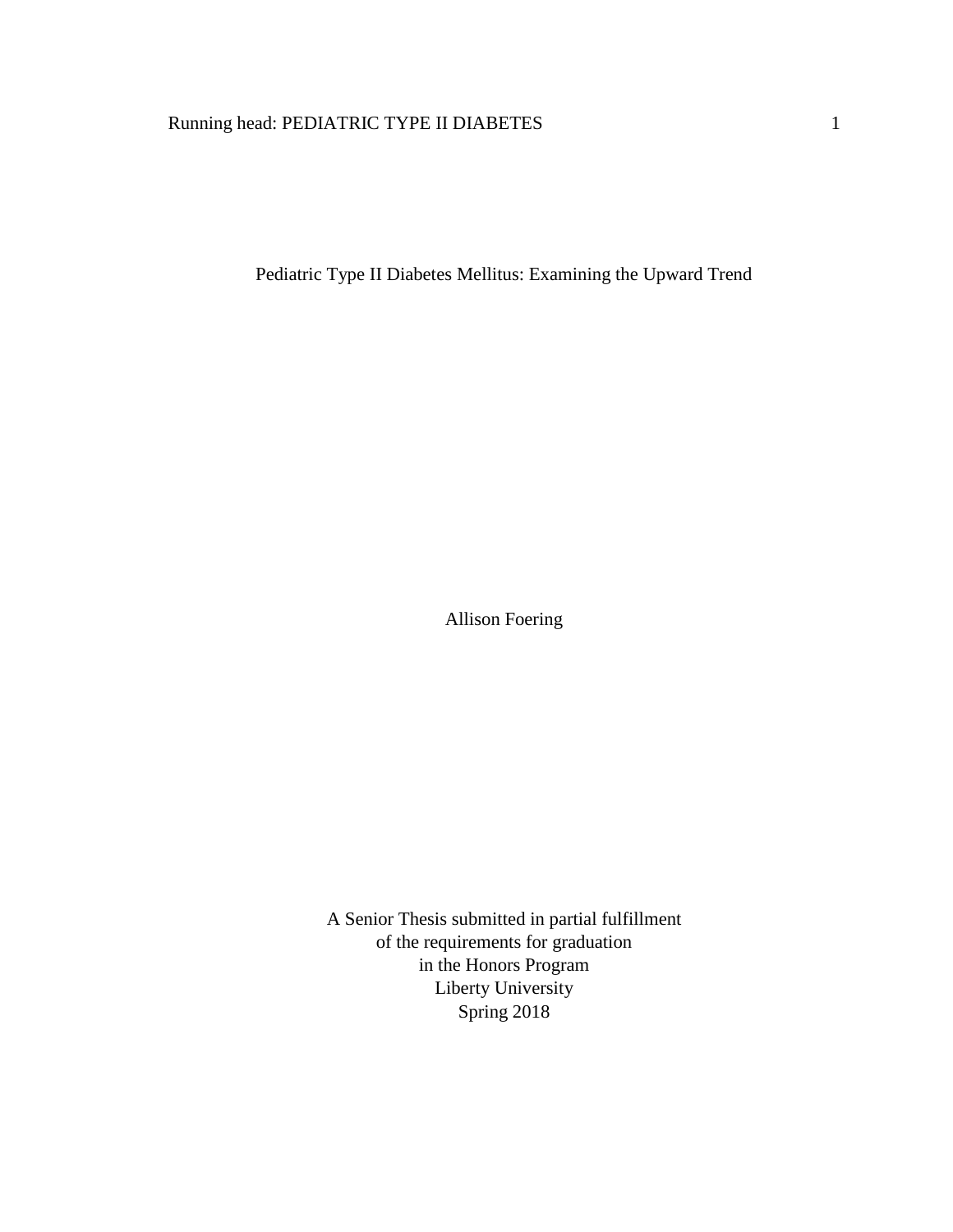Acceptance of Senior Honors Thesis

This Senior Honors Thesis is accepted in partial fulfillment of the requirements for graduation from the Honors Program of Liberty University.

> Tamra Rasberry, Ph.D., M.S.N., R.N. Thesis Chair

\_\_\_\_\_\_\_\_\_\_\_\_\_\_\_\_\_\_\_\_\_\_\_\_\_\_\_\_\_\_

Katherine Rivera, M.S.N., R.N. Committee Member

\_\_\_\_\_\_\_\_\_\_\_\_\_\_\_\_\_\_\_\_\_\_\_\_\_\_\_\_\_\_

Stephen Eakin, M.D., ACSM EP-C Committee Member

\_\_\_\_\_\_\_\_\_\_\_\_\_\_\_\_\_\_\_\_\_\_\_\_\_\_\_\_\_\_

Cindy Goodrich, Ed.D., M.S.N., R.N., C.N.E. Assistant Honors Director

\_\_\_\_\_\_\_\_\_\_\_\_\_\_\_\_\_\_\_\_\_\_\_\_\_\_\_\_\_\_

\_\_\_\_\_\_\_\_\_\_\_\_\_\_\_\_\_\_\_\_\_\_\_\_\_\_\_\_\_\_ Date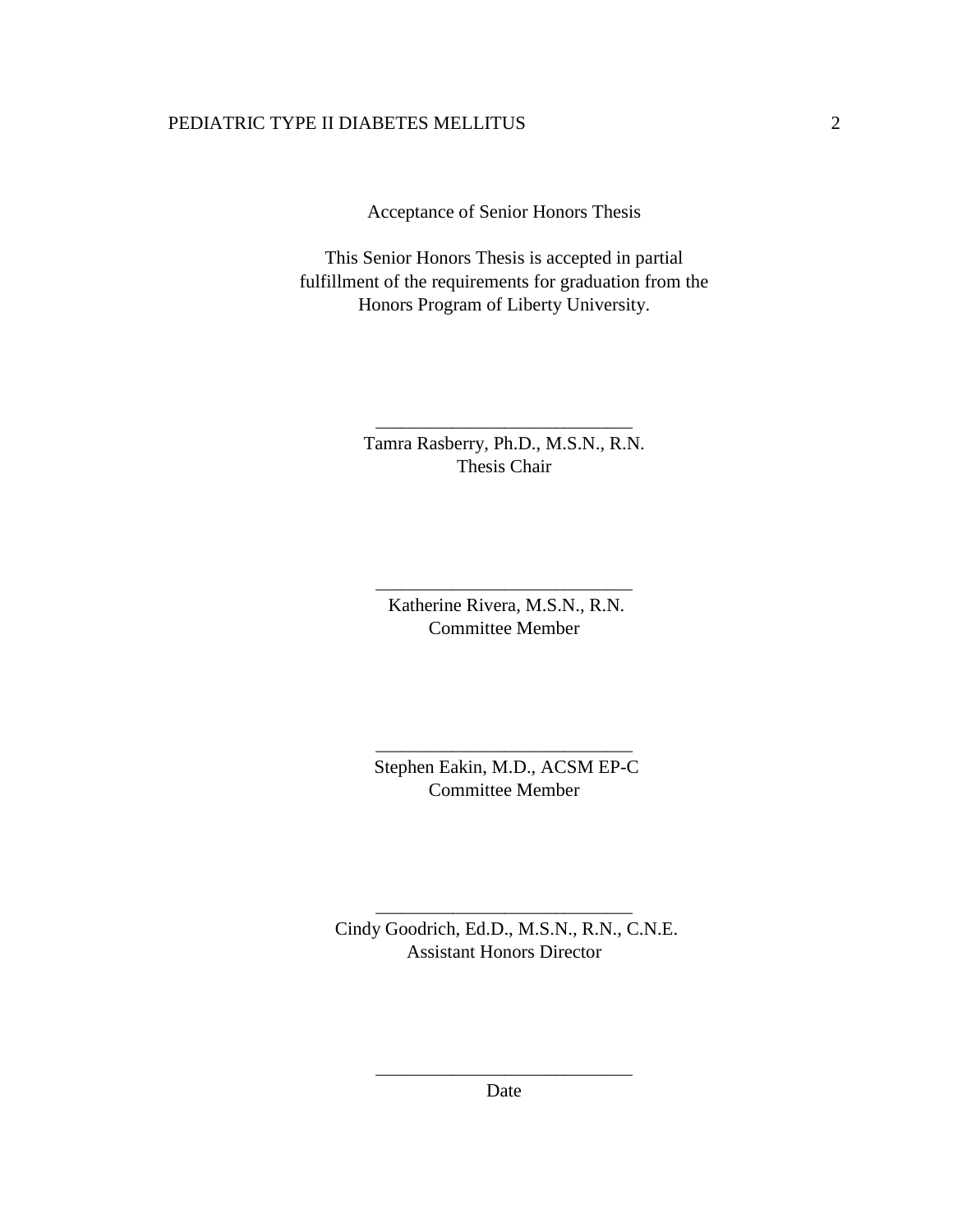#### Abstract

In recent years, there has been a significant increase in pediatric onset of type II diabetes. This paper will examine elements contributing to this trend. Type II diabetes will be discussed, including related pathophysiology, manifestations, diagnosis, and complications, with differentiation between adult and pediatric onset. Possible prevention and treatment methods appropriate for pediatric patients will also be discussed, along with possible outcomes in pediatric patients that could result from this disease. Overall, this paper will provide insight on the causes of this growing trend, and ways to improve the risks imposed on pediatric patients.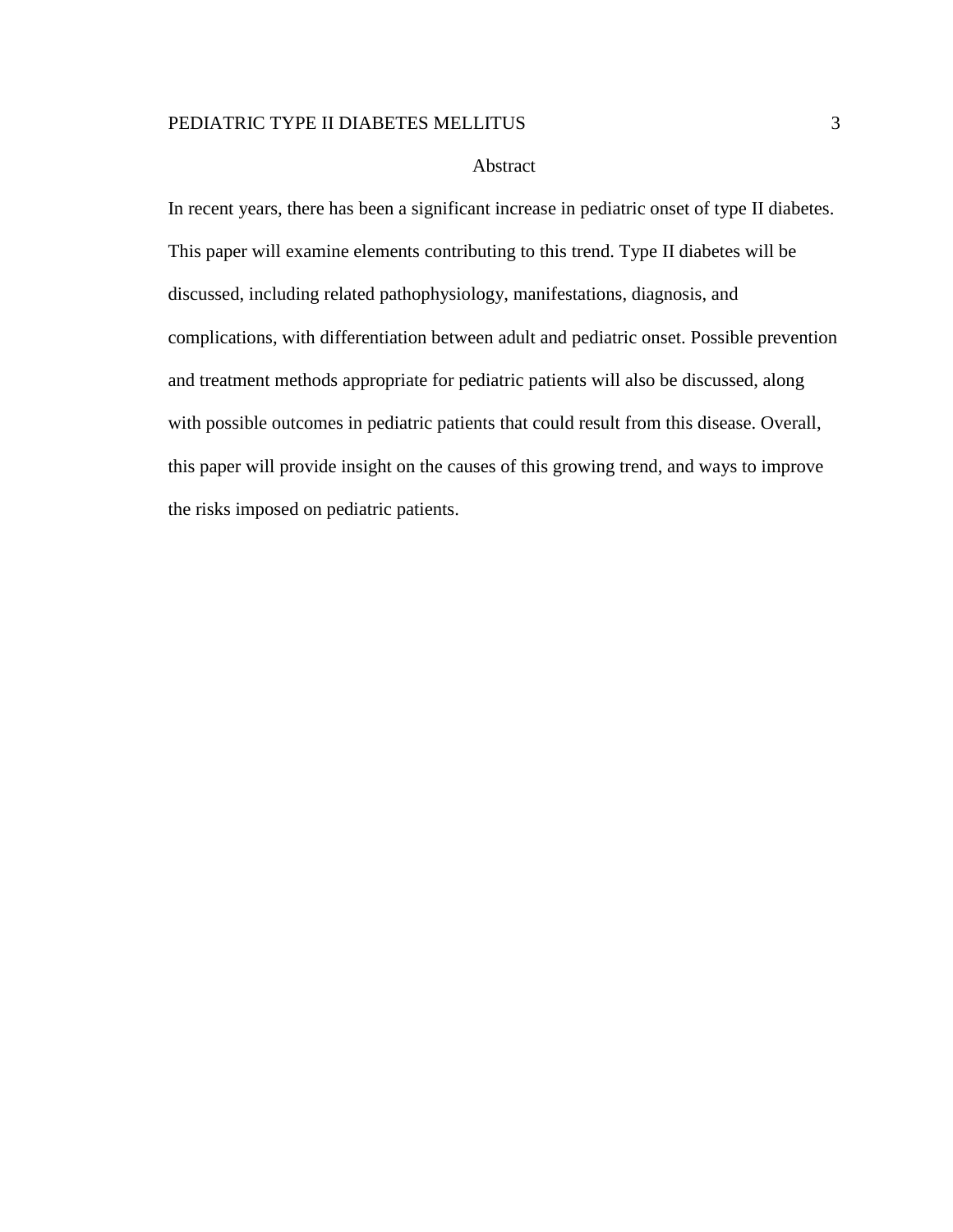Pediatric Type II Diabetes: Examining the Upward Trend

Since the mid-1990s, the rate of pediatric type II diabetes has been on the rise. Between the years of 2001 and 2009, the incidence of type II diabetes among pediatric patients increased by over 30% (Laffel & Svoren, 2017a). Currently, according to the American Diabetes Association, the incidence of this disease among children is expected to increase annually by 2.3%, and quadruple within the span of 40 years (American Diabetes Association, 2018). While normally diagnosed in adulthood, this disease is becoming diagnosed more commonly in children and adolescents. In order to gain a full understanding of this phenomenon, the pathophysiology, manifestations, diagnosis, and complications of type II diabetes mellitus will first be discussed, comparing adult and pediatric onset. Secondly, research will be examined to identify any factors that could be causing this upward trend, including risk factors and genetic predispositions. Lastly, current treatments and outcomes among this patient population will be discussed. Lastly, current treatments and outcomes among this patient population will be discussed, providing more insight on the increasing trend of pediatric type II diabetes mellitus and how to decrease its incidence.

#### **Pathophysiology**

Diabetes mellitus, commonly referred to as diabetes, is a disease process that interferes with glucose metabolism and regulation. It is often characterized by elevated blood glucose levels, known as hyperglycemia. Glucose is a product of food metabolism, broken down from carbohydrates that are consumed. When it is produced, insulin drives glucose molecules to dissolve into blood plasma, transporting glucose throughout the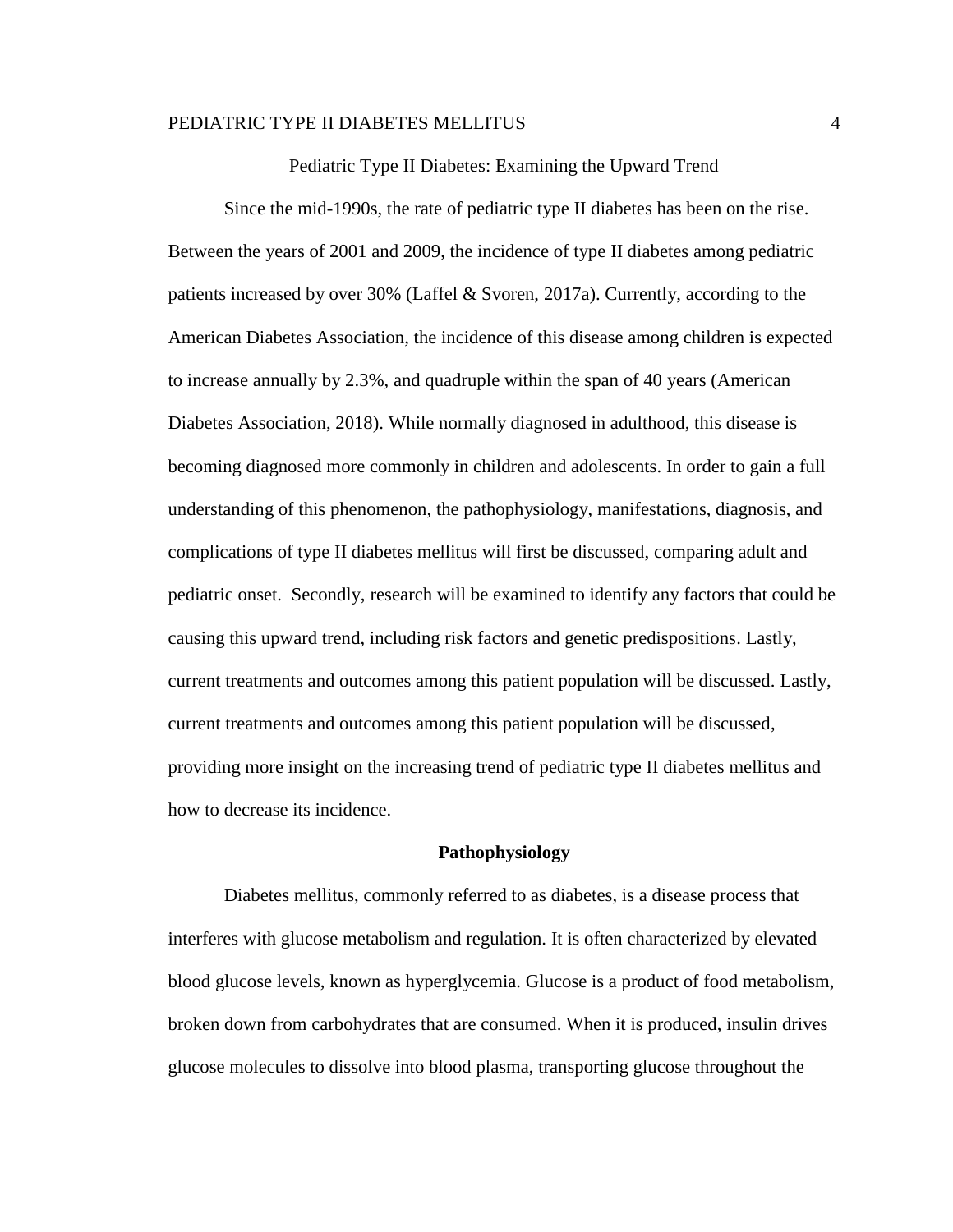body to be used for energy production. In a healthy body, pancreatic beta cells naturally produce insulin at a rate to match blood glucose levels. With proper regulation, blood glucose levels are normally between 70 and 120 mg/dL. Insulin also helps to maintain blood glucose levels by encouraging the storage of glucose in the liver as glycogen, and inhibits the production of more glucose, known as gluconeogenesis. However, with diabetes mellitus, beta cell dysfunction or insulin resistance have occurred, which disrupts the normal regulation of glucose metabolism (Lewis, Dirksen, Heitkemper, Bucher, & Harding, 2015).

While multiple forms of diabetes mellitus exist, the primary forms are classified as type I or type II diabetes mellitus. The primary difference between the two types is the cause of the disease and sometimes, its severity. Type I diabetes mellitus is primarily linked to autoimmune effects, in which the body's immune system attacks the beta cells. Ultimately, this results in beta cell dysfunction and a complete lack of insulin production. While this can occur in adults, this type of diabetes is most commonly seen in children. Therefore, it was commonly known as juvenile diabetes (Grossman & Porth, 2014). However, type II diabetes is becoming more common in children. Research by Pulgaron and Delamater (2015) supports this, finding that since the mid-1990s, the percentage of pediatric diabetic cases with type II has increased from 1-2% to 25-45%.

Unlike type I diabetes, type II diabetes does not involve complete beta cell dysfunction with lack of insulin production. Instead, a wide range of insulin production exists for type II diabetics. In fact, some type II diabetics may be able to produce large amounts of insulin. Therefore, one of the biggest problems with type II diabetics is not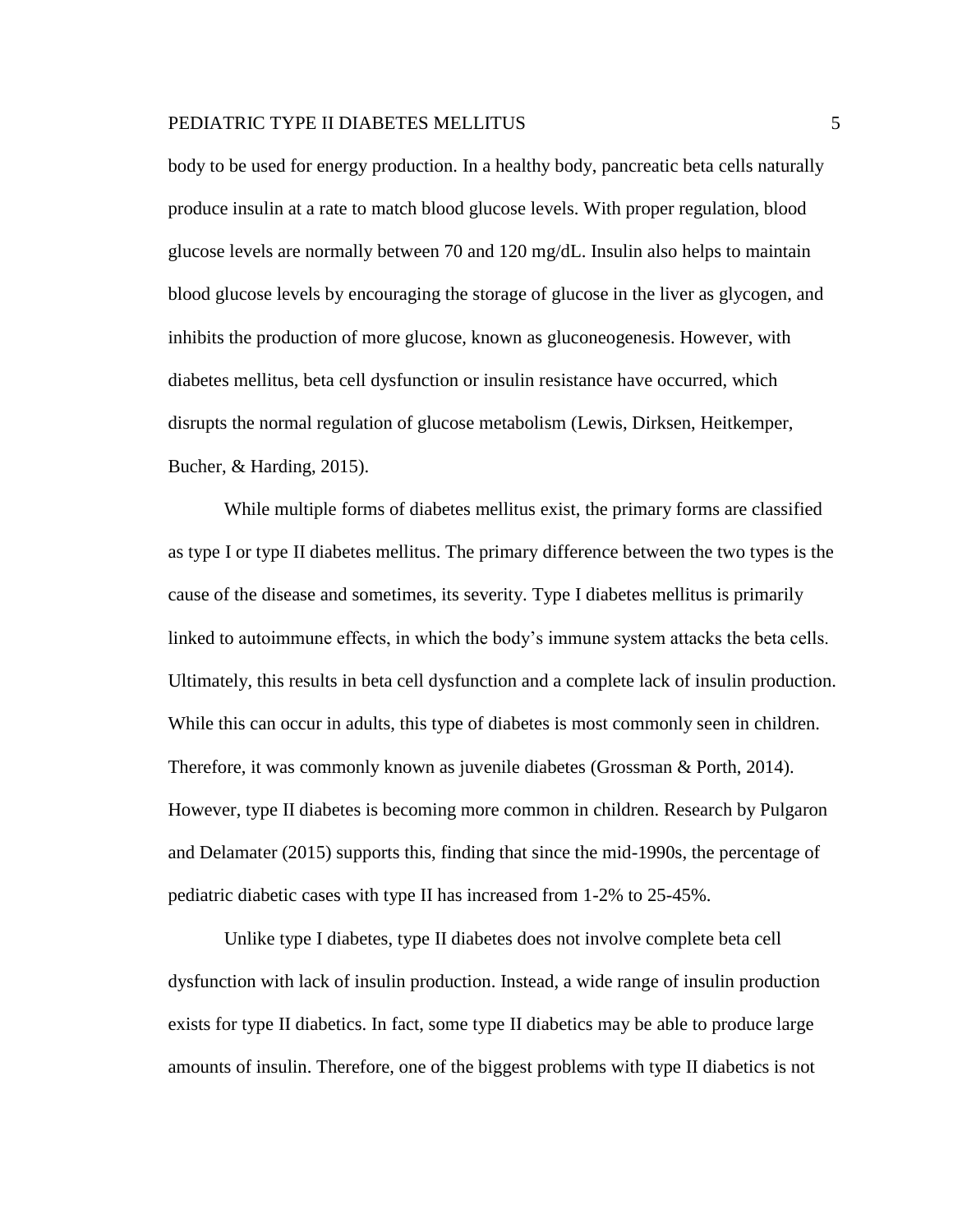insulin production, but insulin resistance (Grossman & Porth, 2014, p. 1311). Insulin resistance occurs as tissues throughout the body develop a higher difficulty in absorbing blood glucose. In order to compensate for this, beta cell production increases, providing more insulin in order to foster glucose absorption. However, with time, this increased strain on beta cells can cause dysfunction. This decreases insulin production and glucose levels in the bloodstream begin to rise. As previously mentioned, insulin plays a role in inhibiting gluconeogenesis from the liver. However, with decrease insulin production, the liver continues to break down glycogen, and contributes to further increases in blood glucose levels. Ultimately, these processes contribute to the hyperglycemia that accompanies type II diabetes mellitus (Lewis et al., 2015).

Hyperglycemia can result in a variety of manifestations that often accompany type II diabetes. One of these manifestations is polyuria, or excessive urination. The kidneys play a role in fluid and electrolyte regulation, which is disturbed with hyperglycemia. Normally, the glomeruli of the kidneys filter out different molecules from the blood, such as urea, sodium, and glucose. Then, the renal tubules reabsorb the proper amount of these substances needed for the body's needs. The rest of the waste is eliminated through the urine. Since glucose levels are in excess with type II diabetes, the kidneys will attempt to eliminate glucose rather than reabsorb it. This results in glycosuria, or the presence of glucose in the urine. Additionally, due to the principles of osmosis, increasing glucose concentration in the urine promotes the movement of fluid of water from inside cells to the urine. As more fluid leaves the cells, dehydration occurs.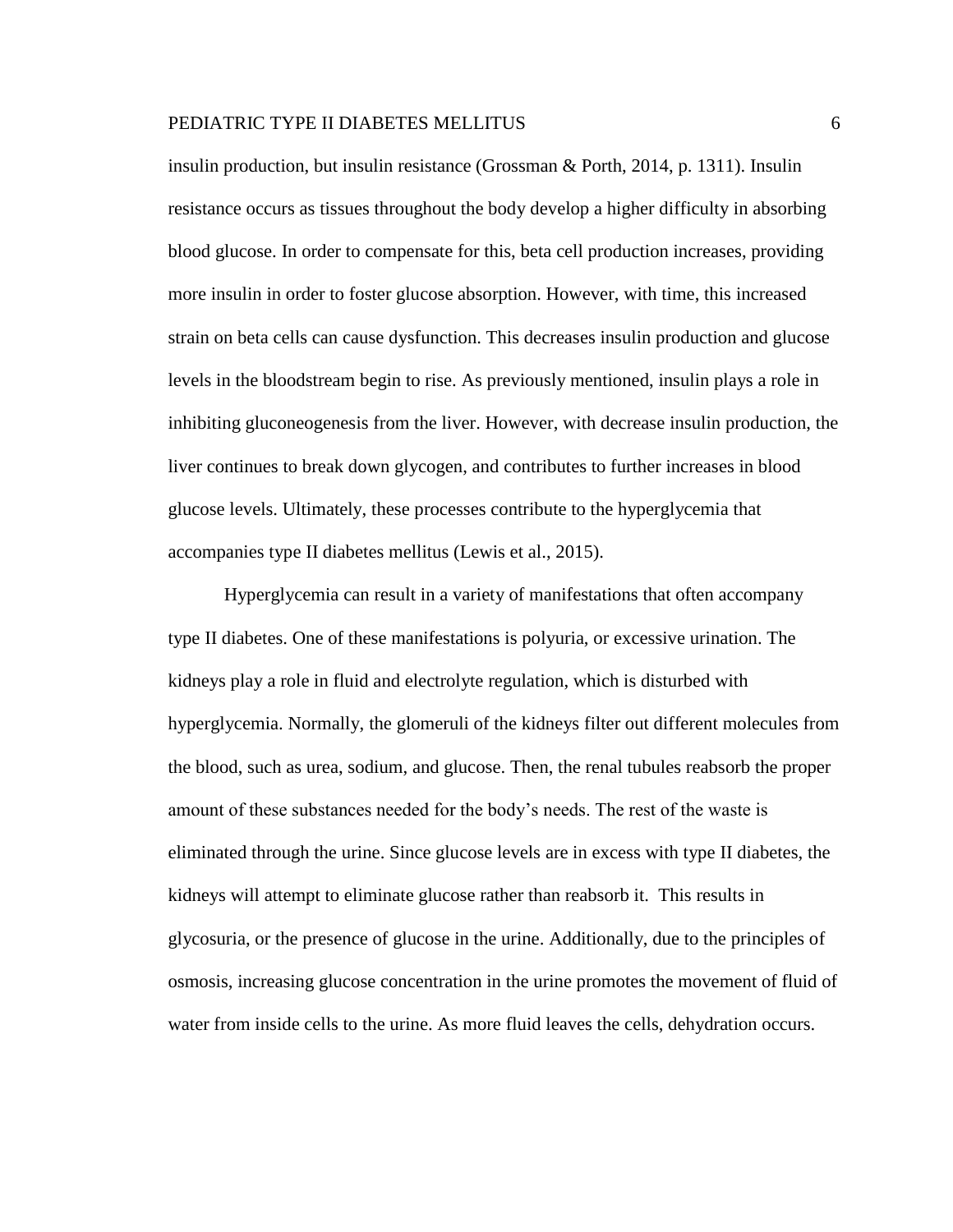This intracellular dehydration contributes to another common symptom of type II diabetes, polydipsia (Grossman & Porth, 2014, p. 1314).

# **Manifestations**

Hyperglycemia can result in a variety of manifestations that often accompany type II diabetes. One of these manifestations is polyuria, or excessive urination. The kidneys play a role in fluid and electrolyte regulation, which is disturbed with hyperglycemia. Normally, the glomeruli of the kidneys filter out different molecules from the blood, such as urea, sodium, and glucose. Then, the renal tubules reabsorb the proper amount of these substances needed for the body's needs. The rest of the waste is eliminated through the urine. Since glucose levels are in excess with type II diabetes, the kidneys will attempt to eliminate glucose rather than reabsorb it. This results in glycosuria, or the presence of glucose in the urine. Additionally, due to the principles of osmosis, increasing glucose concentration in the urine promotes the movement of fluid of water from inside cells to the urine. As more fluid leaves the cells, dehydration occurs. This intracellular dehydration contributes to another common symptom of type II diabetes, polydipsia (Grossman & Porth, 2014, p. 1314).

Manifestations for type II diabetes mellitus usually appear slowly, over time. As previously discussed, some of the manifestations of type II diabetes mellitus include polyuria and polydipsia. However, there is a large variety of symptoms that could be present with type II diabetes. Due to the combination of beta cell dysfunction and insulin resistance, less glucose is being received by tissues throughout the body. This contributes to feelings of and excessive hunger (polyphagia) that can be experienced by patients.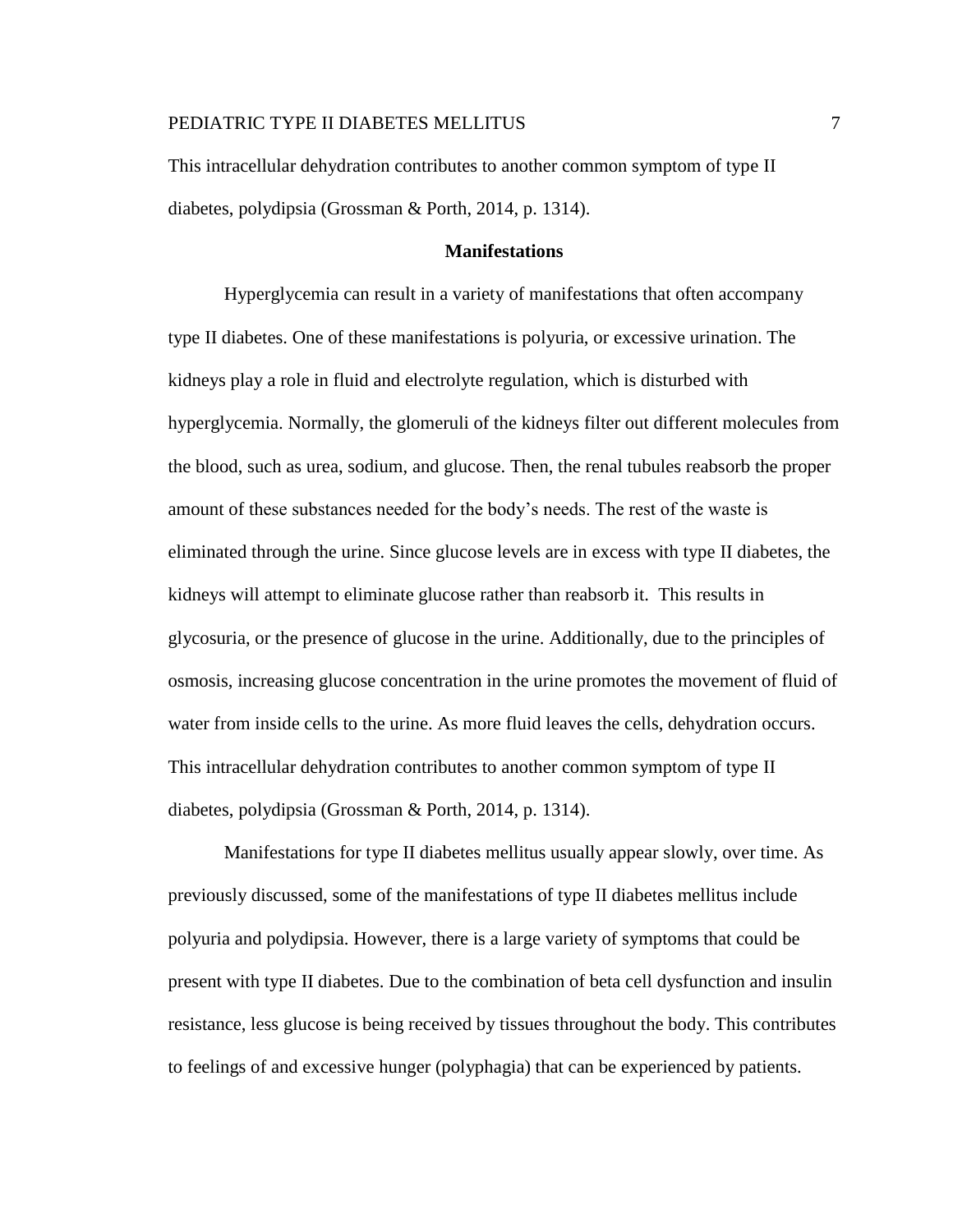Additionally, patients may experience weight loss, blurred vision, frequent infections, and areas of darkened skin, known as acanthosis nigricans (Mayo Clinic Staff, 2018). Many of these manifestations appear within the pediatric population. Between 57 and 70 percent of cases present with symptomology, including polyuria, polydipsia, and nocturia. Additionally, adolescent girls may present with complaints of a yeast infection, which could be a sign of hyperglycemia (Laffel & Svoren, 2017a).

Some pediatric patients may even present with serious hyperglycemic conditions, such as diabetic ketoacidosis (DKA) and hyperglycemic hyperosmolar state (HHS). DKA is more common in patients with type I diabetes, but can still occur in type II patients. In fact, 5 to 10 percent of pediatric patients may present with DKA (Lassel & Svoren, 2017a). With type II diabetes, it becomes more difficult for the body to use glucose as an energy resource, despite high amounts being available. If tissues are not receiving enough glucose, another source of energy is found through fats and proteins. Cells from adipose tissue release lipase, which releases fatty acids to be used as energy. However, these fatty acids contribute to ketone production by the liver, which contributes to acid production in the blood. As ketones begin to build up in the blood, the kidneys begin to excrete them, causing ketonuria. Additionally, muscles are broken down to form amino acids, which can be used as a source of energy. This results gluconeogenesis in the liver, which worsens the hyperglycemia. Ultimately, the body's compensation mechanisms for hyperglycemia can often worsen the condition, resulting in acidosis and ketonuria. These factors contribute to a diagnosis of DKA, which can ultimately result in circulatory collapse without treatment (Grossman & Porth, 2014).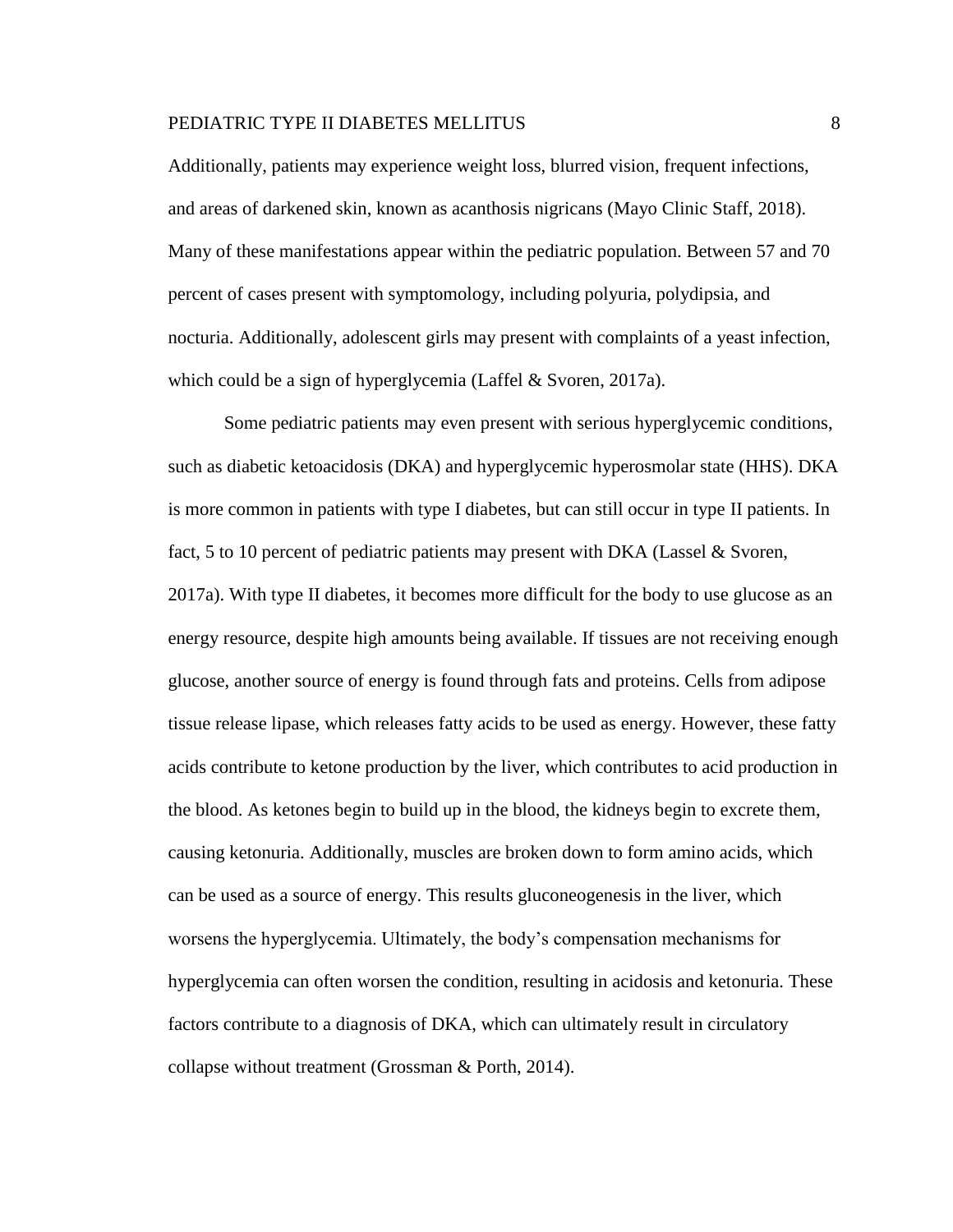While not as common in the pediatric population, it is possible for a patient to present with HHS. Unlike DKA, this condition does not involve ketonuria, but instead involves a more severe shift of fluid and electrolytes. High glucose levels of 600 mg/dL or higher cause a shift of fluid out of the cells, causing severe dehydration. Without proper treatment, this condition is highly fatal for pediatric patients (Laffel & Svoren, 2017a).

# **Diagnosis**

Diagnosis of type II diabetes can be done by recognizing signs and symptoms, monitoring risk factors, and performing diagnostic tests. Noting symptoms such as polyuria and polydipsia are important to recognize the need for further diagnostic testing. However, as previously discussed, many patients may present as asymptomatic. Therefore, it is necessary for healthcare providers to monitor for possible risk factors. Pediatric risk factors may include a family history of type II diabetes, being part of a high-risk ethnic group, maternal history of diabetes during gestation, hypertension, dyslipidemia and polycystic ovary syndrome. Patients with a BMI above 85<sup>th</sup> percentile, having at least two of these risk factors, should be monitored beginning at the age of 10, and every three years following, according to the American Diabetes Association (Laffel & Svoren, 2017).

These pediatric patients, as well as adults with presenting risk factors, can be diagnosed with the use of three laboratory tests. One of these tests is the hemoglobin A1C test. This test allows healthcare providers to evaluate the patient's average glucose levels for the past 3 months. If the patient's A1C score is between 5.7 and 6.4, the patient is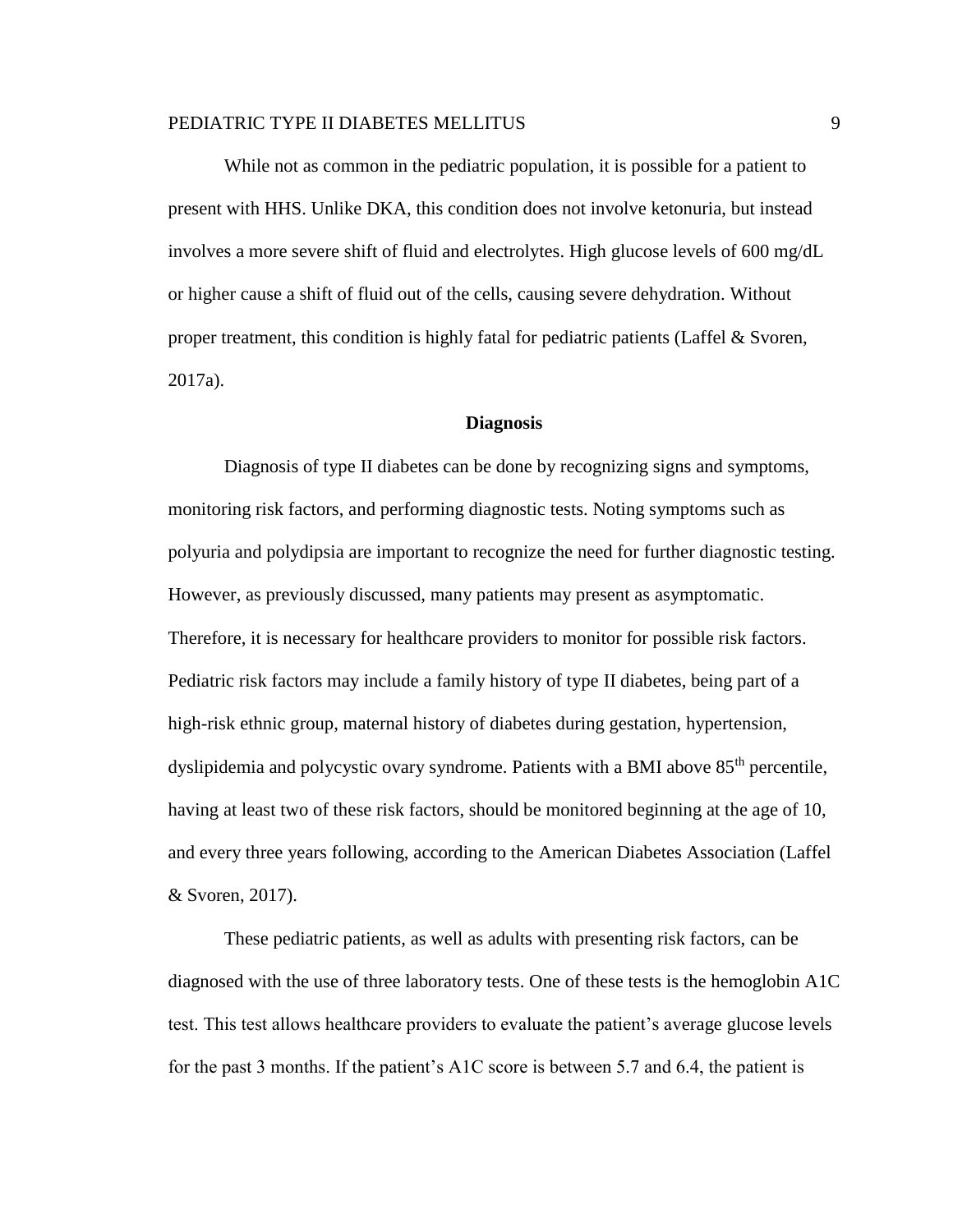considered to have "prediabetes". This result indicates the patient is at high risk for developing type II diabetes in the future (National Institute of Diabetes and Digestive and Kidney Disease, 2017). Screening tests, such as the hemoglobin A1C, have been shown to effectively diagnose pediatric patients with prediabetes (Laffel  $\&$  Svoren, 2017a). If the patient's score is 6.5 or above, the patient can have a definite diagnosis of type II diabetes. Another laboratory test performed is the fasting plasma glucose (FPG) test. The patient must be fasting for at least 8 hours, then their blood glucose level is measured. Type II diabetes can be diagnosed with a blood glucose level of 126 mg/dL or above, while normal levels would be considered below 100 mg/dL. Lastly, the third test used for diagnosis is the oral glucose tolerance test (OGTT). The patient must be fasting for at least 8 hours, then the patient consumes a sugary liquid. If after two hours, the patient's glucose is over 200 mg/dL, then the patient can be given a diagnosis of type II diabetes (National Institute of Diabetes and Digestive and Kidney Disease, 2017).

#### **Complications**

Patients diagnosed with type II diabetes are at risk for a variety of short-term and long-term complications. Short-term complications may be related to fluctuating glucose levels, such as hypoglycemia. Some patients with type II diabetes can receive supplemental insulin, which normalizes glucose levels by driving blood glucose into the cells. However, if the wrong amount of insulin is given, too much of the blood glucose will be removed from the bloodstream, causing low levels of blood glucose, also known as hypoglycemia. Hypoglycemia is characterized by a blood glucose levels below 70 mg/dL (Lewis et al., 2015, p. 1179). Hypoglycemia can cause patients to experience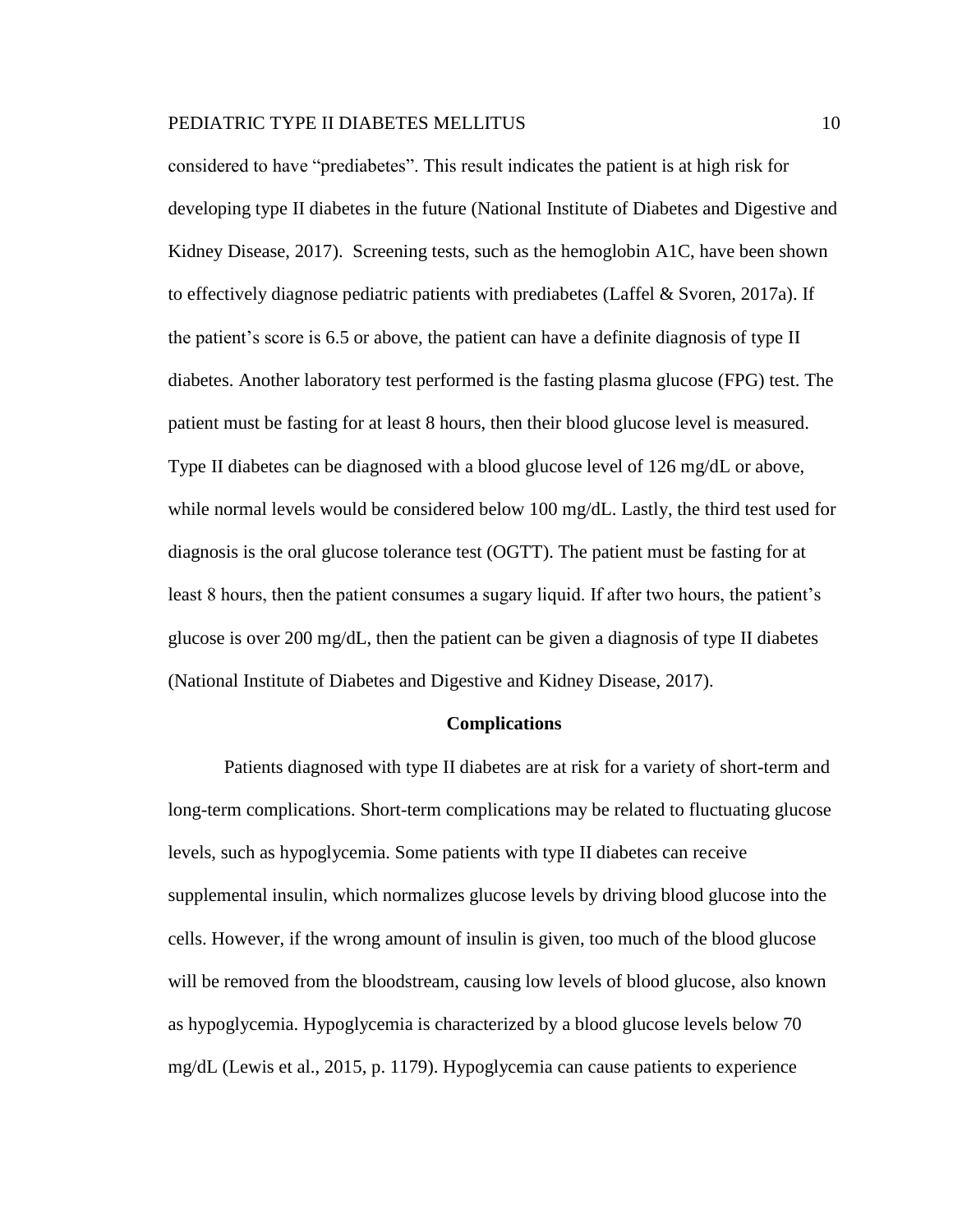tachycardia and diaphoresis. Without proper administration of glucose, whether through artificial means or food consumption, the patient is at risk for loss of consciousness or even death. Therefore, while type II diabetes is characterized by hyperglycemia, hypoglycemia can be even more dangerous for the patient (Burchum, Rosenthal, Jones, Neumiller, & Lehne, 2016, p. 9).

Despite the possibility of hypoglycemia, hyperglycemia contributes to a majority of type II diabetes complications. The accumulation of blood glucose molecules for prolonged time periods causes damage to blood vessels throughout the body. These complications are organized into two categories: microvascular and macrovascular complications (Amutha & Mohan, 2016).

#### **Microvascular Complications**

Microvascular complications affect the smaller blood vessels across the body. Damage most often occurs in areas such as the eyes, microvascular complication of significance is diabetic retinopathy. This condition occurs when high glucose levels affect the blood vessels supplying the retina, which aids in normal vision. Ultimately, with persisting damage from hyperglycemia, diabetic retinopathy can result in blindness. According to Tryggestad and Willi, diabetic retinopathy is "the leading cause of blindness in Americans aged 20-74" (2015, p. 310). However, mixed reports have been found within pediatric cases. A study performed by Dart, Martens, Rigatto, Brownell, Dean, and Sellers compared pediatric type II diabetes, type I diabetes, and non-diabetic patients. The results of this study suggest that pediatric patients with type II diabetes were at a lower risk for retinopathy than their adult and type I diabetic counterparts (2014).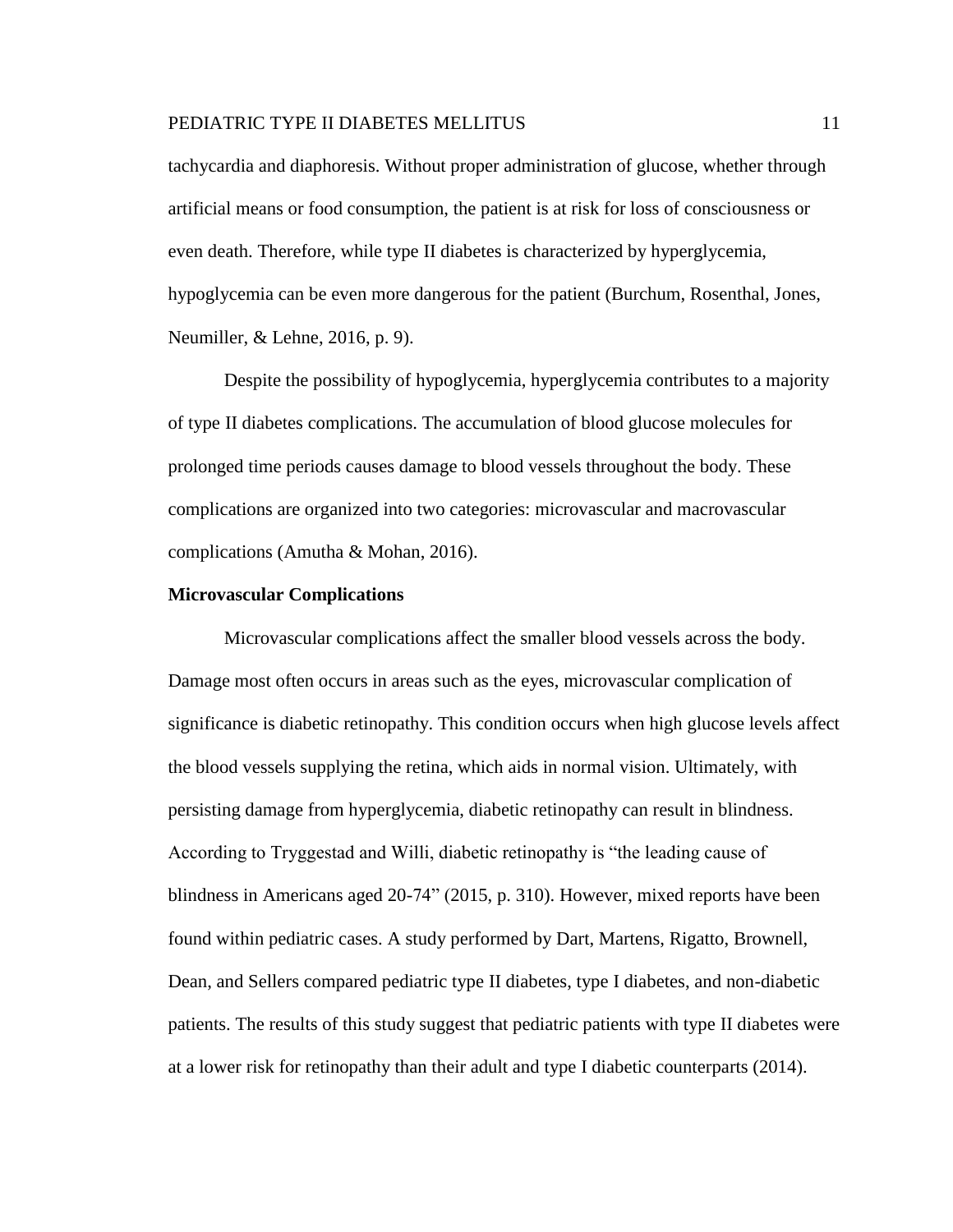Meanwhile, Mayer-Davis and other researchers of the SEARCH study reported that 42 percent of pediatric patients with type II diabetes were diagnosed with diabetic retinopathy after at least 5 years of duration (Amutha & Mohan, 2016). Either way, risk of blindness should be a consideration for all pediatric type II diabetes patients.

 Another microvascular complication includes diabetic nephropathy. As previously mentioned, the glomeruli of the kidney function to filter the blood and excrete waste products through the urine. Persistently high blood glucose levels cause damage to the blood vessels supplying the glomeruli, resulting in increased excretion of albumin (Lewis et al., 2015, p. 1182). Measuring albumin excretion can help to diagnose nephropathy even in pediatric patients. In fact, microalbuminuria, which is an albumin excretion rate of at least  $30\mu\text{g/mg}$  of creatinine, is seen in 10 percent of pediatric patients with type II diabetes. This is especially concerning, since diabetic nephropathy can ultimately result in renal failure and end stage renal disease. Therefore, it is important that both pediatric and adult diabetic patients are monitored annually for their risk of this complication (Amutha & Mohan, 2016).

Diabetic neuropathy is a complication that affects most adult type II diabetes patients. It is a result of nerve damage, and can result in feelings of numbness or tingling, pain, loss of sensitivity, or even incontinence. (Lewis et al., 2015, pp. 1182-1183). While actual pediatric diabetic neuropathy is not common, many adolescents, between 20 and 57 percent, have presented with a detectable decreased nerve threshold (Amutha & Mohan, 2016). Since it is common in the adult population and can develop over the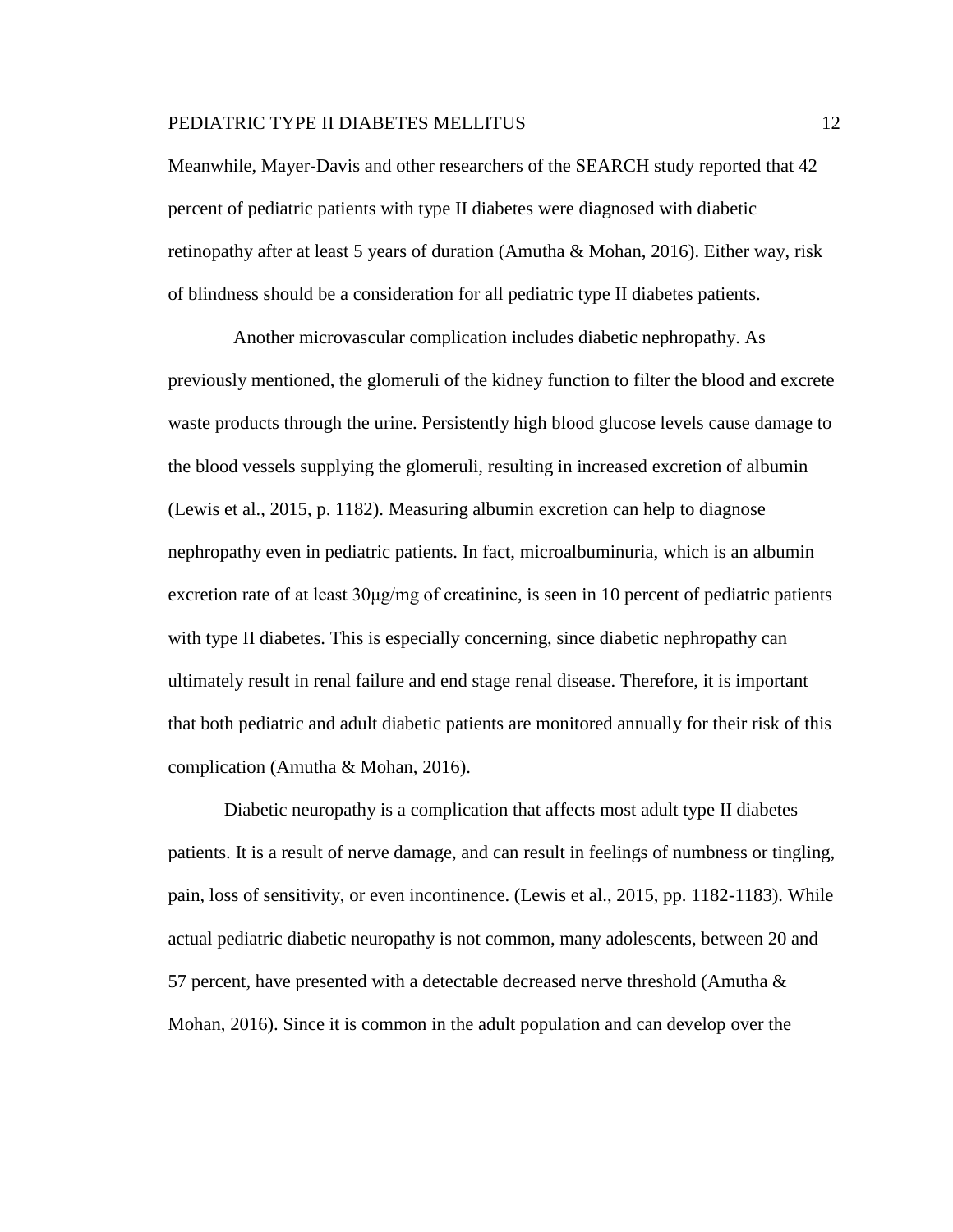course of time, it is important for child and adolescent patients to be monitoring for symptoms of diabetic neuropathy.

# **Macrovascular Complications**

Macrovascular complications of type II diabetes involves larger blood vessels in the body, causing damage to areas such as the heart and brain. While actual cardiac events such as a myocardial infarction are rare in pediatric patients, type II diabetics present unique cardiac risks. Adolescents with type II diabetes have presented with left ventricular wall thickening, as well as increased signs of arterial stiffening. Arterial stiffening and development of atherosclerotic lesions, which are increased in pediatric diabetes patients, are precipitating factors to cardiovascular and cerebrovascular events later in life. Not much research is present regarding the mortality rates of pediatric patients with macrovascular complications. Therefore, it is recommended that pediatric patients follow current adult treatment recommendations to reduce complications, including controlling hypertension and dyslipidemia (Laffel & Svoren, 2017a).

#### **Causes**

The pathophysiology, manifestations, diagnosis, and complications of pediatric type II diabetes have been discussed in detail. Having type II diabetes places child and adolescent patients at increased risk for possibly fatal complications, such as end stage kidney disease and stroke. Therefore, it is essential to study the cause behind the increasing number of pediatric patients that are being diagnosed with this disease.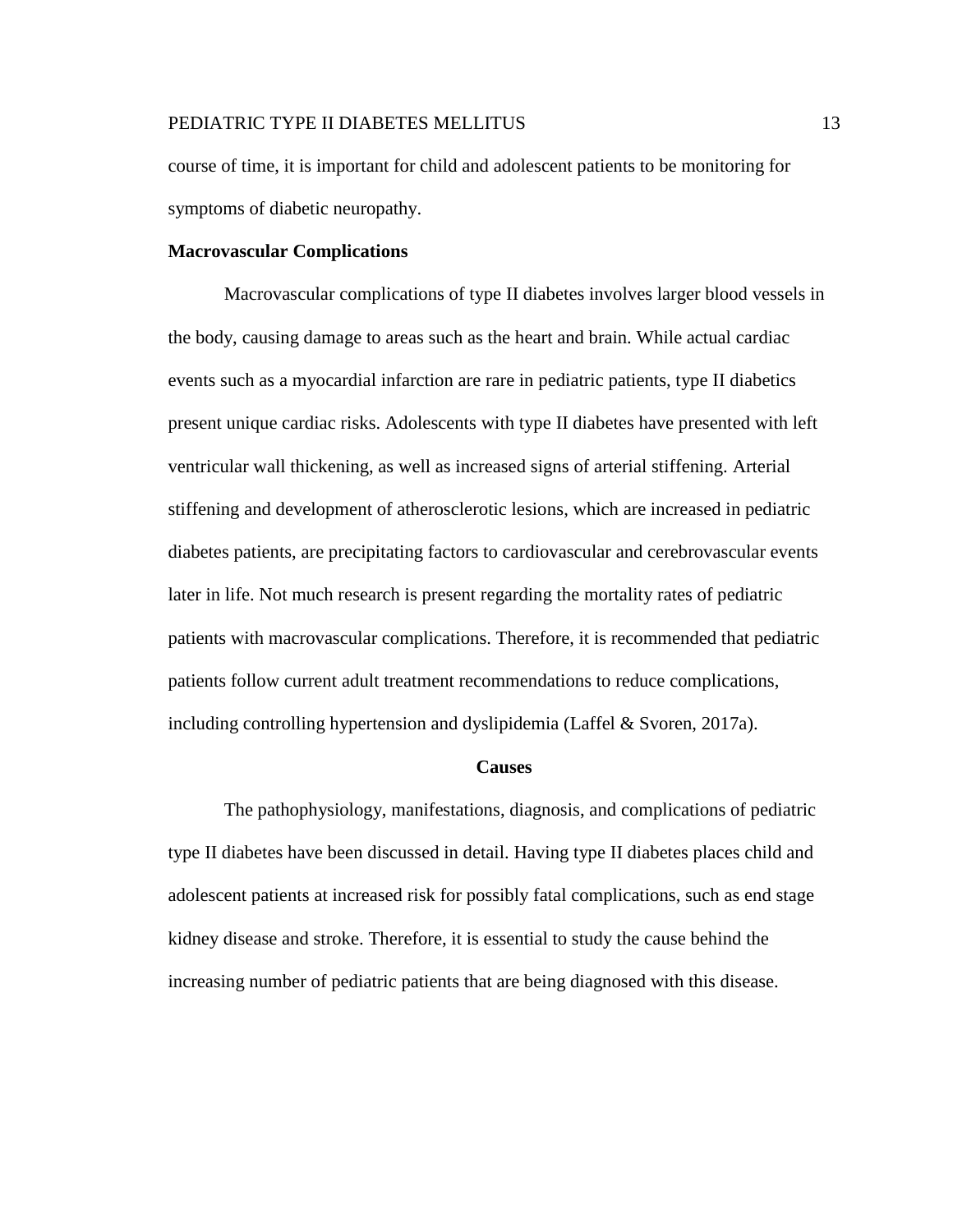# **Obesity**

Most research currently links the increase of pediatric type II diabetes to pediatric obesity. Pediatric obesity is diagnosed using a body mass index (BMI) scale, which determines whether or not the child is at a healthy weight for their age and height. Using the patient's height and weight, healthcare professionals calculate the child's percentile, comparing them to other children with the same gender, height, and age. Children who are above the 95th percentile are considered to be obese. In recent years, childhood obesity has become a more common issue in the United States. According to the Centers for Disease Control and Prevention (CDC), the number of obesity cases "has more than tripled since the 1970s" (2017, para. 1). Most recent estimates in 2017 show that 1 in 5 children aged 6-19 years old were classified as obese in the United States. This is a serious issue, because obesity can be linked to a high number of health risks, such as asthma, heart disease, and type II diabetes (Centers for Disease Control and Prevention, 2017).

Pediatric obesity has been linked to insulin resistance. As previously mentioned, a major aspect of type II diabetes is insulin resistance. It decreases the effectiveness of insulin, and tissues throughout the body have more difficulty using blood glucose. This factor often causes the body to produce excess insulin, ultimately leading to beta cell exhaustion. One of the elements thought to contribute to insulin sensitivity is chronic inflammation from the release of adipokines. Adipokines are released from adipose tissue and aid in the metabolism of both glucose and fats (Lewis et al., 2015). In patients with obesity, increased adipose tissue has been linked to increase adipokine activity. This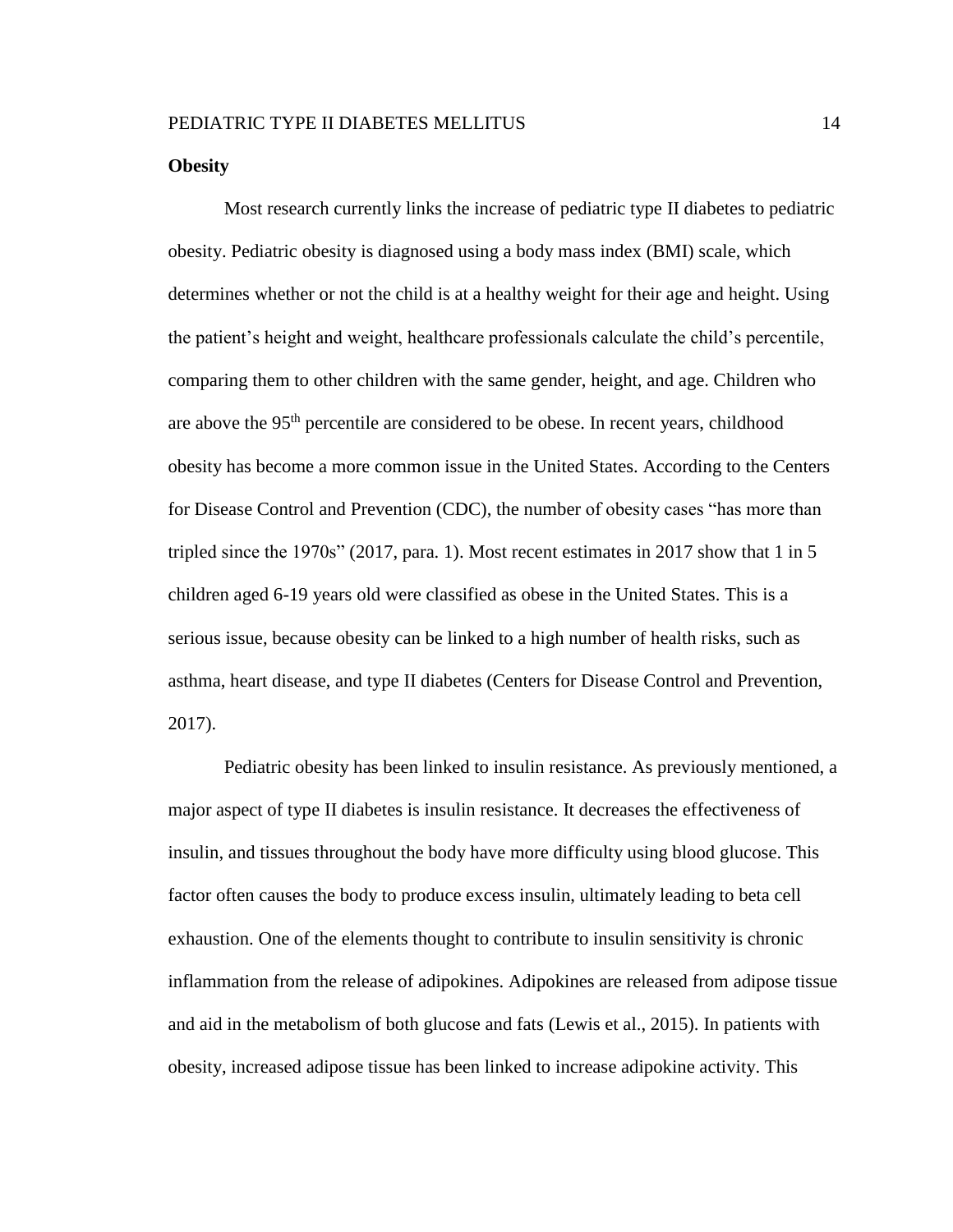increased activity, as well as the release of free fatty acids, are thought to contribute to increased insulin resistance in pediatric patients. Additionally, increased fat deposits in the abdomen have been linked to decreased insulin sensitivity (Marcovecchio, Mohn, & Chiarelli, 2010). Overall, the increased amounts of fat that accompany pediatric obesity are thought to contribute to reduced insulin sensitivity, a precursor to type II diabetes.

In addition to insulin resistance, obesity can be linked to the development of metabolic syndrome. Metabolic syndrome is a condition in which a patient is diagnosed with at least three of the following five components: hypertension, elevated triglyceride levels, hyperglycemia, lowered high-density-lipoprotein (HDL) levels, and abdominal obesity. Patients with this group of abnormalities is thought to be at high risk for developing type II diabetes (Lewis et al., 2015, p. 1156). This group of conditions is fairly uncommon in pediatric patients. However, up to 50 percent of obese pediatric patients demonstrate metabolic syndrome, which is significantly linked to increased insulin resistance (Marcovecchio, Mohn, & Chiarelli, 2010). Ultimately, this places obese pediatric patients at even further risk of developing type II diabetes.

**Poor Nutrition.** In order to analyze pediatric obesity more closely, it is essential to acknowledge how obesity can develop. Obesity is usually considered a multifactorial issue. One of the more apparent factors contributing to pediatric obesity is poor diet and nutrition. An important component to a healthy diet is consumption of enough calories to meet metabolic demand. While exact caloric intake on any day may fluctuate, in general, a diet should not contain an abnormally high caloric excess, especially of foods that are not nutrient-dense. Eating caloric amounts excessively over what is needed can ultimately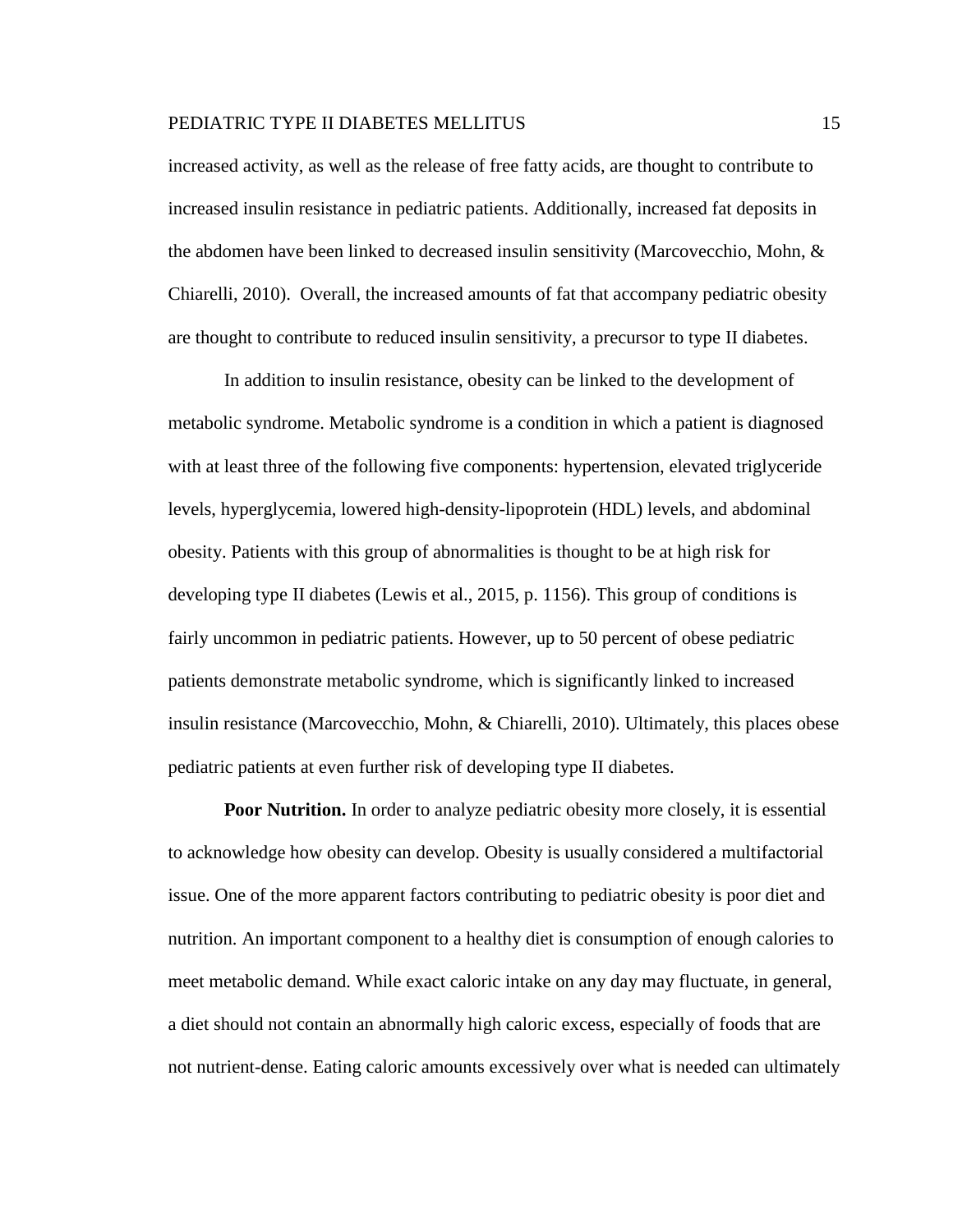contribute to gaining weight (Seth & Sharma, 2013). Additionally, high calorie diets also tend to include foods that are low in nutrients, high in sugars, and high in dietary fats. Regular consumption of these foods has been correlated with obesity development, especially between the age of 7 and 11, a time of growth for children (Emmett  $\&$  Jones, 2015).

Another dietary factor contributing to obesity is the popularity of "fast food". Fast-food restaurants are becoming more available across the United States, and its use as a household meal supplement has increased significantly across the past few decades. Fast food conveniently allows food to be presented to its consumers quickly. However, the food served in fast food restaurants "tend to have high glycemic indexes, are often high in fats, and are sold in large portion sizes" (Alviola, Nayga, Thomsen, Danforth & Smartt, 2014, p. 111). This causes consumers to consume more calories than necessary, while consuming excess amounts of sugar. Additionally, fast food restaurants heavily advertise toward children in the media. These factors combined lead to more fast food consumption, ultimately leading to higher rates of childhood obesity (Alviola et al., 2014).

**Sedentary Lifestyle.** Another factor contributing to the increase in childhood obesity is a sedentary lifestyle. Physical activity is an important aspect of staying healthy and avoiding weight gain. However, increased use of televisions and other electronic devices may be contributing to low levels of physical activity in pediatric patients. In a study of high school students, almost one third of participants were discovered to spend at least three hours daily playing video games. In that same group, nearly half did not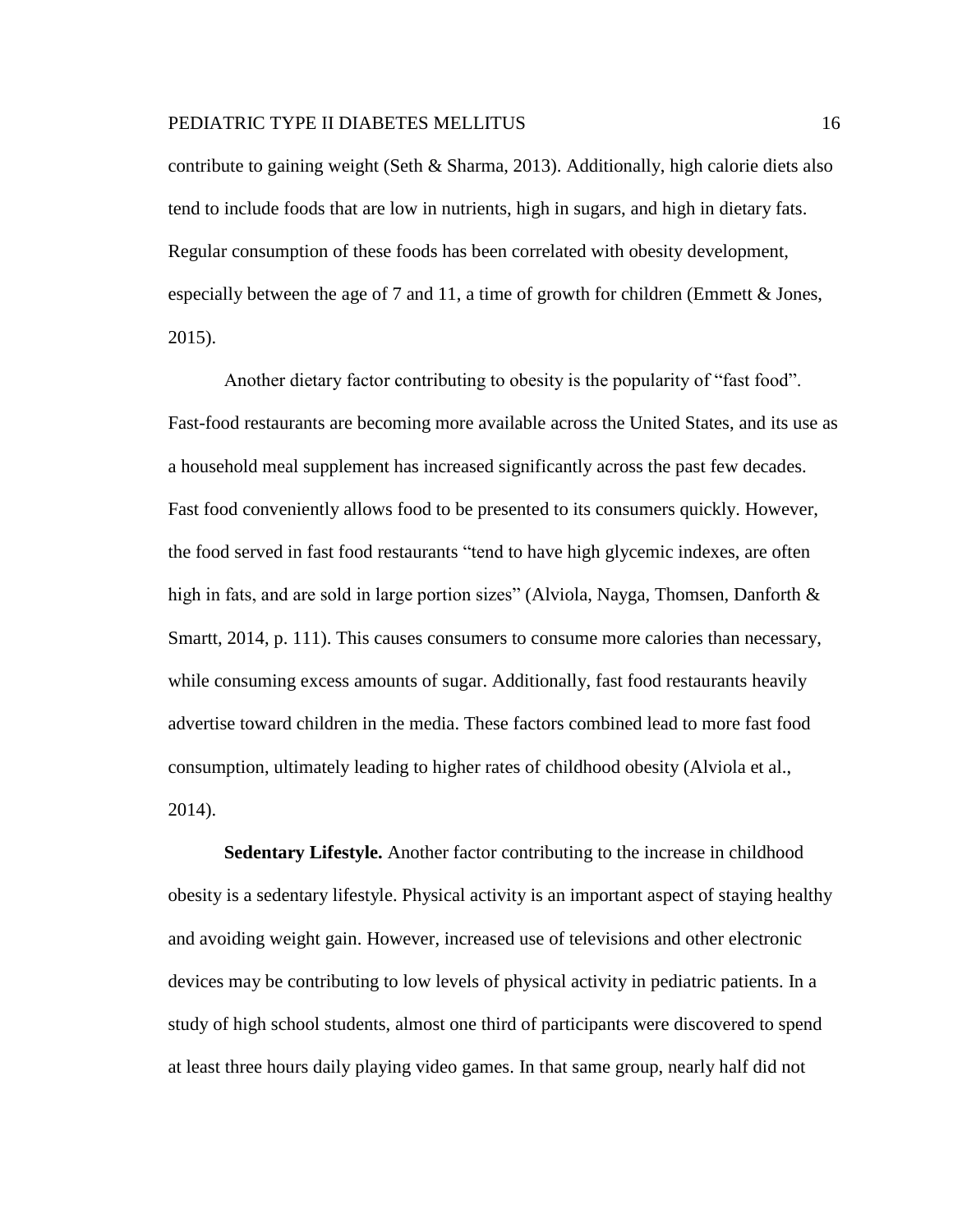engage in the recommended hour of physical activity daily (Pulgaron & Delamater, 2014). Ultimately, these studies show a tendency toward screen time over physical activity. Lacking proper physical activity and increase in sedentary behavior have been positively correlated with insulin resistance and development of childhood obesity (Pulgaron & Delamater, 2014). Moreover, studies have also shown that increased television watching is correlated with increased caloric intake (Seth & Sharma, 2013). Therefore, it is possible that a sedentary lifestyle may contribute to other risk factors of obesity development. Overall, lack of physical activity and increased sedentary lifestyle are additional factors contributing to the increasing obesity epidemic among the pediatric population, and ultimately, type II diabetes.

**Home Environment.** The odds of a pediatric patient developing obesity can also be affected by the child's home environment. Family is one of the largest influences in a child's life, and can contribute to their overall health. While some exceptions exist, parents play a large role in what their children eat and do on a daily basis. Studies have shown that parental eating and behavioral habits play a role in the child's risk of developing obesity, especially if they are obese themselves. In fact, studies have shown that if a child's parents are obese, those children are more likely "to consume fatty foods, eat few vegetables, and engage in sedentary activities" (Alviola et al., 2014, p. 118). As previously discussed, all of these factors can contribute to the onset of childhood obesity. Not only this, but there has also been positive correlation shown between parental BMIs and their children's BMIs (Pulgaron & Delamater, 2014). Therefore, parental obesity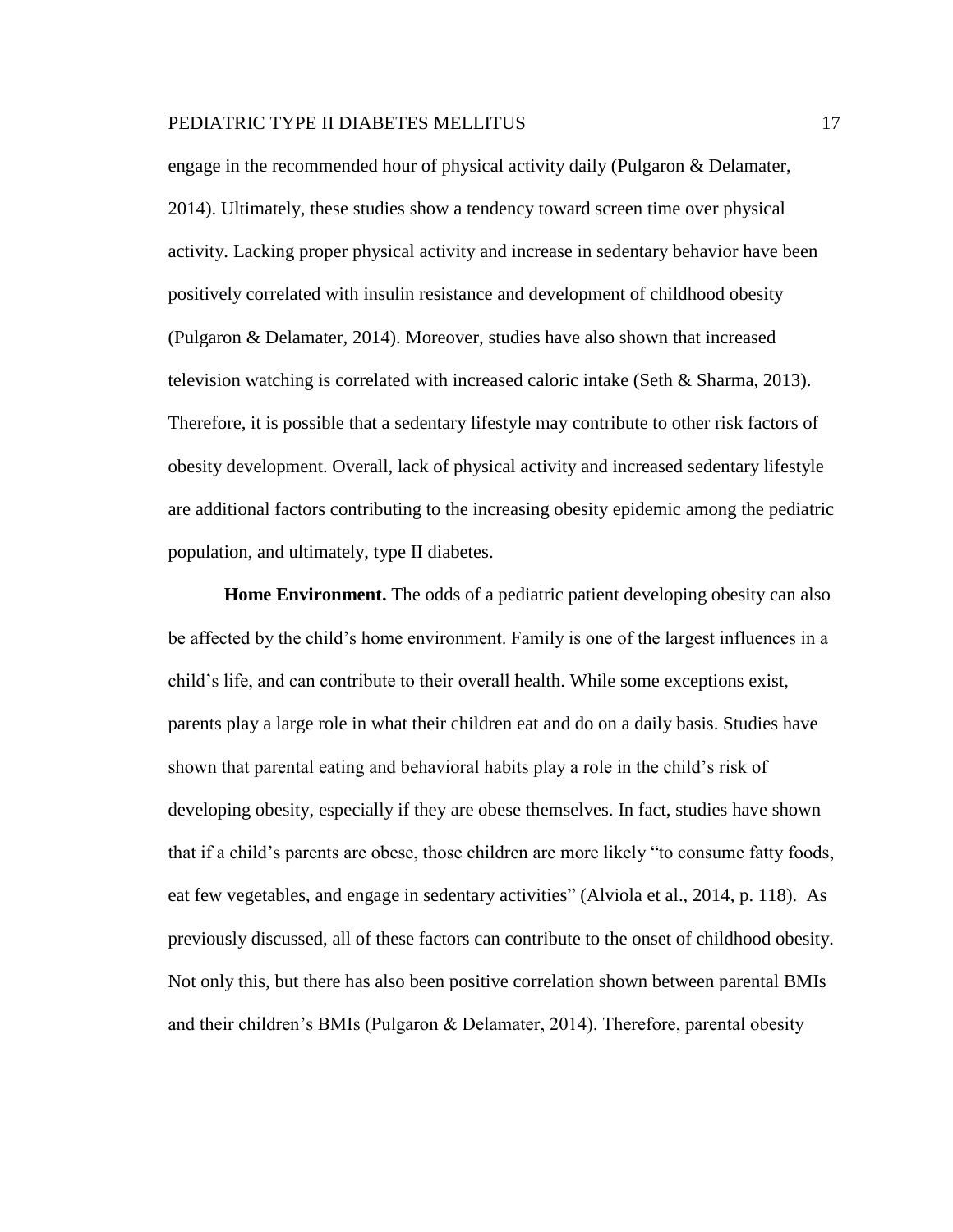status can play a large role in determining whether or not their children will also become obese.

**Schools.** In addition to family, school is an important influence in a child's overall health and nutrition. Statistics show that 35 to 47 percent of a child's calories are being consumed while in the school environment (Cluss, Fee, Culyba, Bhat, & Owen, 2014). Schools can directly have an impact on children buying school lunches, especially if unhealthy food options are being provided. Furthermore, studies have linked higher rates of obesity when schools are located closer to fast food restaurants (Alviola et al., 2014). Therefore, where the school is located can also play a role in obesity rates. This is especially true for schools located in areas of low socioeconomic status. One study found that schools of low socioeconomic status were less likely to have funding for physical education teachers (Carlson et al., 2014). Additionally, these schools less likely to provide adequate physical education classes than their high socioeconomic counterparts (Pulgaron & Delamater, 2014). Overall, schools play a large role in determining a child's risk for obesity.

**Lower Income Communities.** Lastly, one population of children that are particularly affected by obesity are those in lower income communities, especially ethnic minority children. Minority children are more likely to live in lower-income neighborhoods, which often do not provide a safe environment to play outside. Without sidewalks and safe areas to be physically active, these children risk living a more sedentary lifestyle, which increases their risk for obesity and type II diabetes (Pulgaron & Delamater, 2014). Furthermore, children in lower income communities tend to have less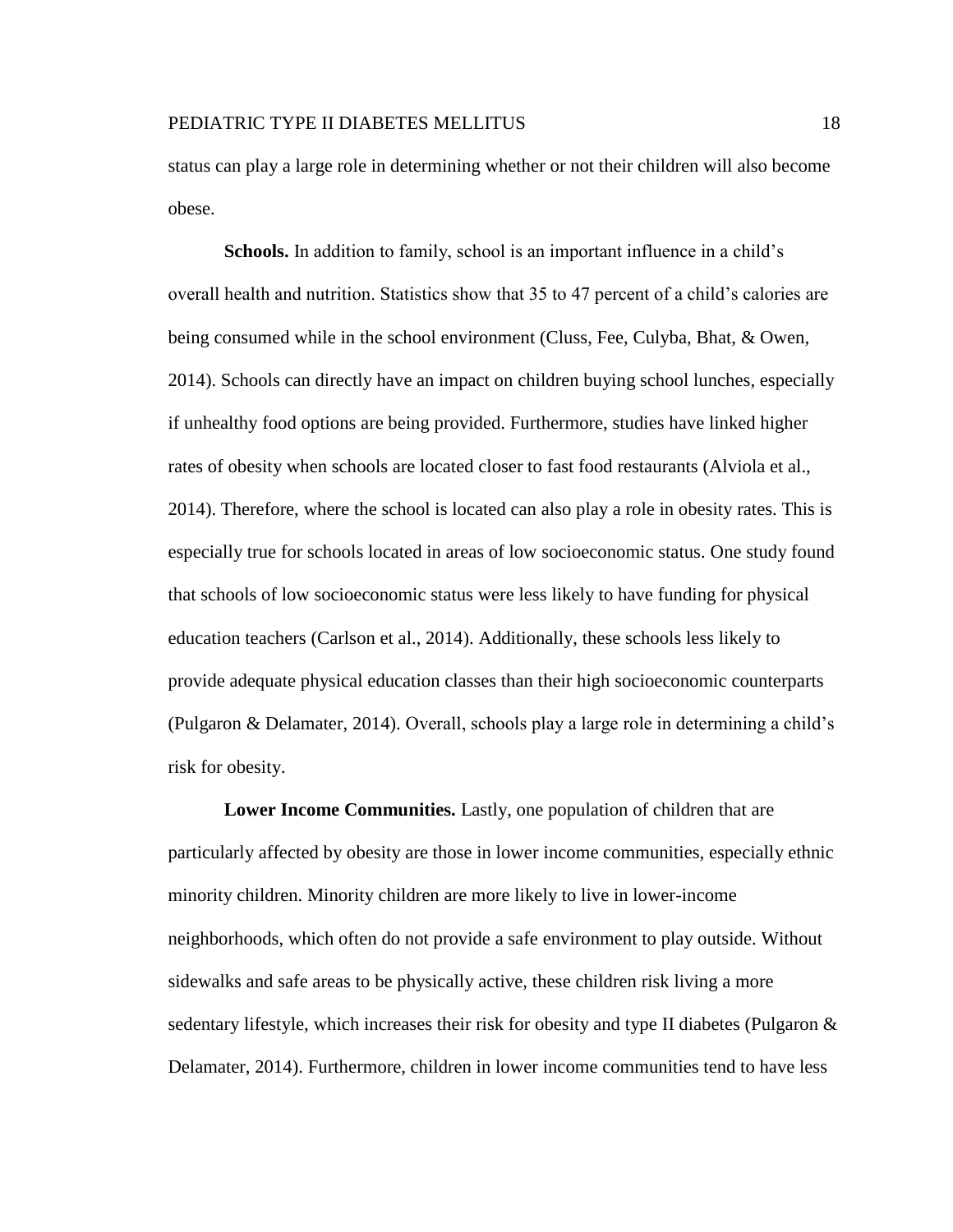access to affordable, healthy foods from supermarkets. Lower income communities, on average, have more access to fast food restaurants, which tends to be cheaper than healthy alternatives. Even with access to supermarkets, healthy food alternatives can still be more expensive. In fact, in a study discussed by Alvioli et al., increases in healthy food prices have been linked to an increased risk for childhood obesity (2014). Therefore, the affordability of food may be another cause to consider in the rise of childhood obesity.

Ultimately, childhood obesity is one of the most common links found to explain the increase of pediatric type II diabetes cases. In fact, Pulgaron and Delamater discuss that "over 85% of children with T2D are either overweight or obese at diagnosis" (2014, p. 508). This is a staggering statistic, showing the positive link between the two. However, there are other factors that could be contributing to this crisis, such as developmental overnutrition.

#### **Developmental Overnutrition**

Developmental overnutrition is a theory proposed by many researchers, theorizing that having diabetes during pregnancy increases the risk of the child having diabetes later in life. Different studies have shown fetuses exposed to the hyperglycemia of a diabetic mother are at greater risk for developing metabolic syndrome, obesity, and type II diabetes later in life. The Pima Indian study even compared siblings before and after the mother's diagnosis of diabetes. The results of the study showed that siblings born after the diagnosis had a three times greater risk of developing type II diabetes. Therefore,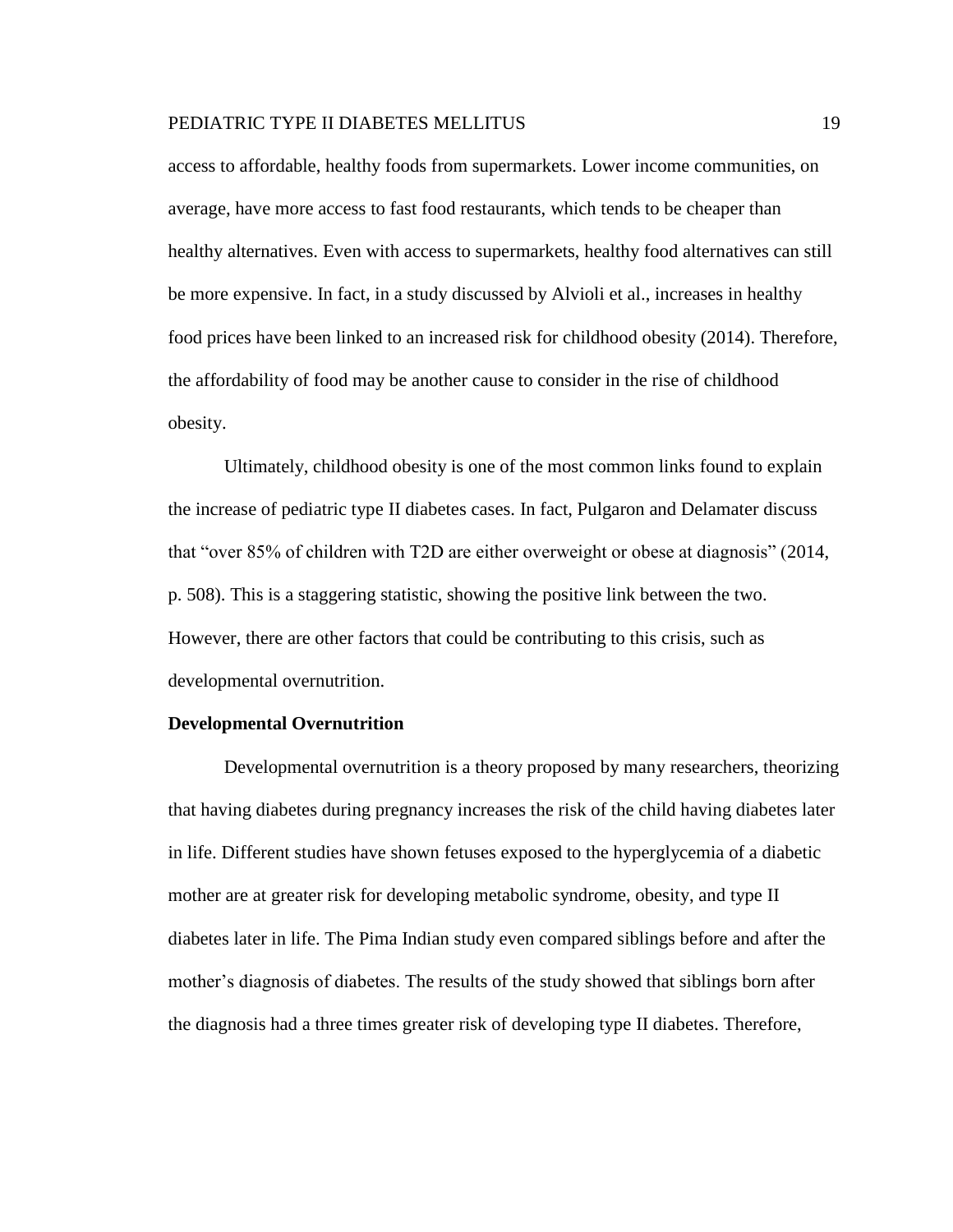there seems to be a definite correlation between maternal diabetes and childhood development of type II diabetes (Dabelea & Harrod, 2014).

Maternal utilization of glucose during pregnancy plays a large role in developmental overnutrition. During a normal pregnancy, insulin sensitivity is naturally decreased as nutrients are pulled from the mother's bloodstream by the placenta. This allows the placenta to provide more nutrients to the baby, and can be related to a number of hormonal factors. By the third trimester, a woman's insulin sensitivity may even decrease by 50 percent (Sonagra, Biradar, K., & Murthy, 2014). However, women with type II diabetes have decreased insulin sensitivity even before the onset of pregnancy. Women with type II diabetes during pregnancy utilize glucose differently than nondiabetic women. The insulin resistance that accompanies type II diabetes causes hyperglycemia, therefore increasing the amount of glucose available in the bloodstream. This excessive amount of glucose is brought to the fetus, causing the developing pancreas to secrete insulin. Exposure of the fetus to excessive amounts of insulin can cause increased growth, which has been linked to increased risk of obesity and type II diabetes later in life. Maternal diabetes and obesity were estimated to play a role in 47.2% of the pediatric type II diabetics in the SEARCH case-control study (Dabelea & Harrod, 2014). Therefore, maternal glucose levels and how they are utilized during pregnancy can impact the fetus's risk of long term complications.

With cases of type II diabetes on the rise, it is important to note that developmental overnutrition could definitely play a role in increasing pediatric cases. Developmental overnutrition views the risks of type II diabetes from the perspective of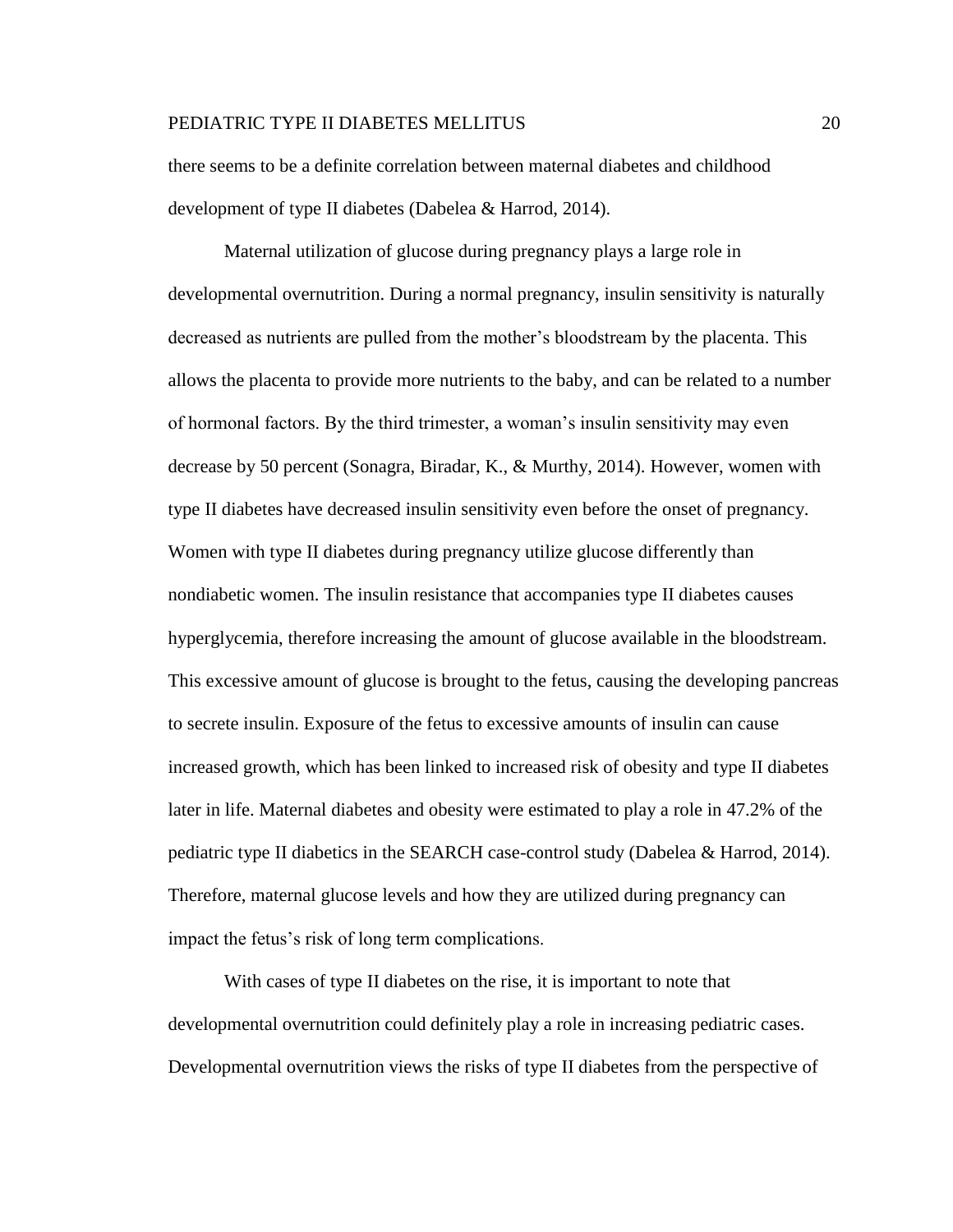the fetus's environment. However, a baby's chance of developing type II diabetes can also be affected by their family history.

# **Family History**

One risk factor that seems to increase the risk of pediatric type II diabetes is a family history of the disease. While lifestyle changes are often causative factors, genetics can also determine whether or not a child is predisposed. Almost 75 percent of pediatric patients with type II diabetes have a parent that is affected by the disease (Laffel  $\&$ Svoren, 2017a). Additionally, twin studies have shown that "in monozygotic twins with one affected twin, the other twin has a 90 percent chance of developing diabetes" (Laffel & Svoren, 2017a, para. 15). This evidence shows that a familial link does appear to exist between relatives with type II diabetes. With type II diabetes also on the rise in adults, this link would most likely contribute to increases in pediatric cases. However, definitive genetic proof for this link has not yet been determined. Over 150 variations of DNA are been discovered that can be associated with the risk of type II diabetes. Some are theorized to play a role in developing the pathophysiology behind the disease, such as beta cell dysfunction. However, some of these genes are present in patients without type II diabetes, and no specific inheritance pattern has been discovered (U.S. National Library of Medicine, 2018). Therefore, having specifics genes may increase a child's risk for developing type II diabetes, but it is unlikely that this factor alone directly causes the disease.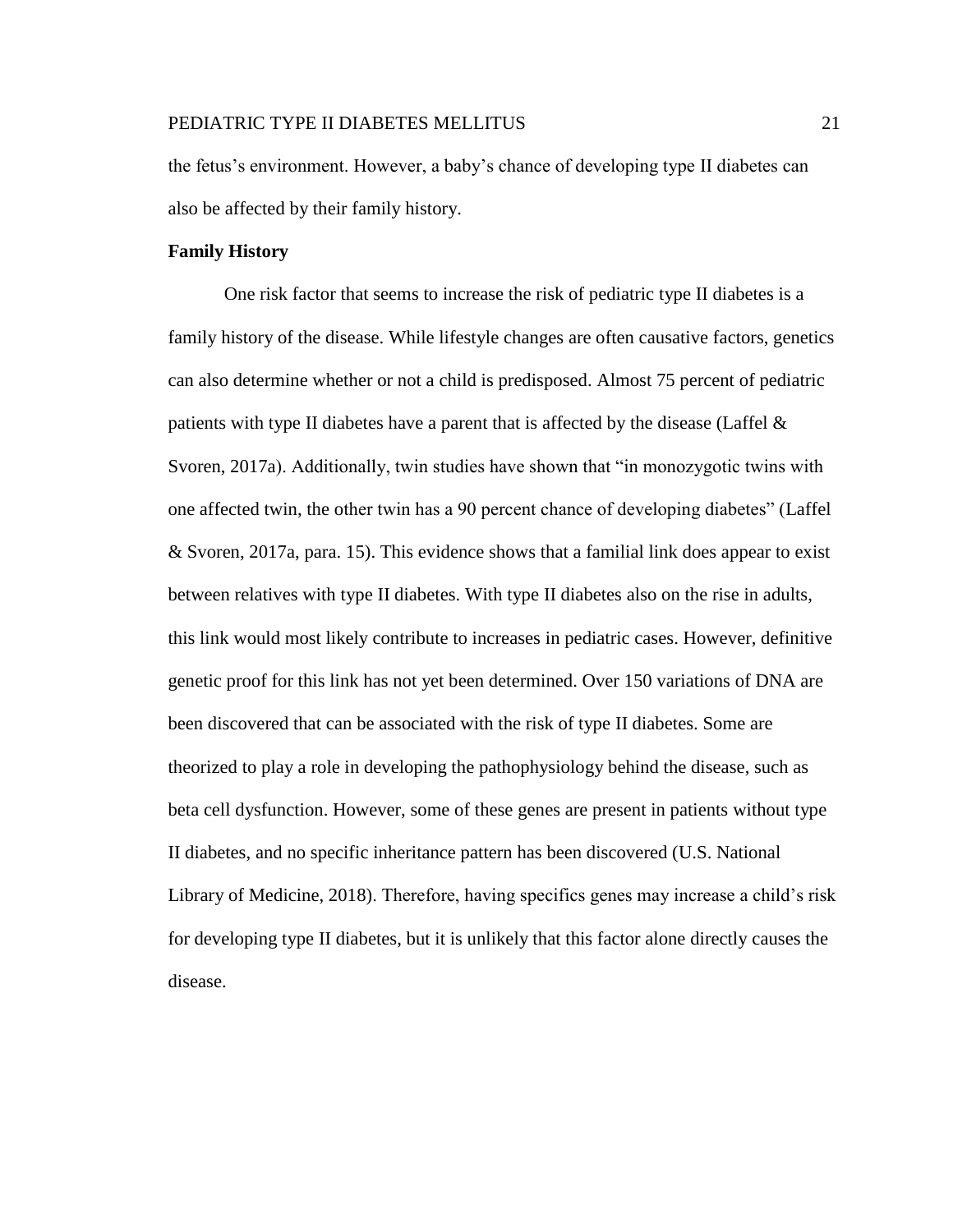## **Other Factors**

**Stress.** Another interesting approach to the development of pediatric type II diabetes is the involvement of psychological factors, such as stress. While it is noted that pediatric patients with diabetes tend to have poor diets and decreased physical activity, another factor that tends to be common amongst them is high stress levels (Nadeau et al., 2016). When experiencing stress, the body initiates the *fight or flight* response from the sympathetic nervous system. This causes various responses throughout the body that could aid in an emergency situation. This includes improved cardiac output, increased blood pressure, and increased blood glucose levels. In order to increase blood glucose levels, the hypothalamus within the brain releases corticotropin-releasing hormone (CRH). CRH initiates the release of adrenocorticotropic hormone from the pituitary gland, which stimulates the adrenal cortex to allow for the release of cortisol. For short periods of time, cortisol can be helpful in decreasing inflammation, aiding the work of other hormones, and increasing blood glucose for energy utilization (Lewis et al., 2015, p. 90). However, having prolonged, high levels of blood glucose is not beneficial for the body, as seen with type II diabetes complications.

While the stress response is often related to emergent physical situations, mental stress can also cause it to initiate. In adults, mental stress has been linked to increased glucose levels, especially in type II diabetes patients (American Diabetes Association, 2013). However, adults are not the only ones to experience stress. With the development of higher academic standards and expectations for high school students, adolescents may be at increased risk for mental stress. One exploratory study found that nearly half of high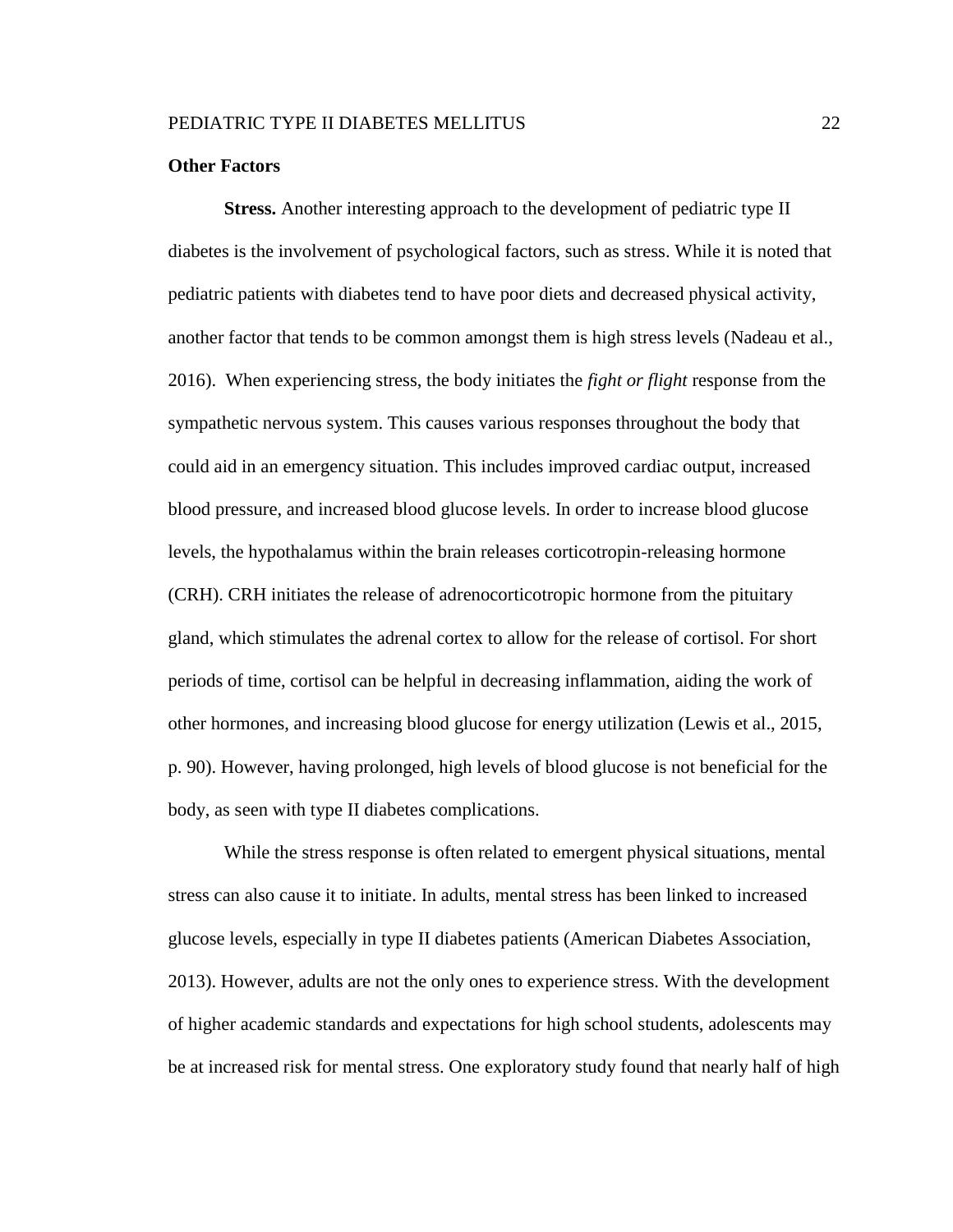school students in a test group reported having a "great deal of stress on a daily basis" (Leonard et al., 2015, p. 5). Other research has shown that children in situations of high family stress, such as single parent homes, were found to be more overweight than children from low stress households (Pulgaron & Delamater, 2014). Additionally, studies have shown how "chronic exposure to social and environmental stressors negatively impact body weight, metabolism, blood pressure, and the sympathetic nervous system" (Nadeau et al., 2016, p. 1637). These factors could play a large role in the development of prolonged hyperglycemia and metabolic syndrome. As previously mentioned, prolonged hyperglycemia can ultimately lead to beta cell dysfunction, contributing to type II diabetes. Therefore, mental stress in pediatric patients, particularly adolescents, may contribute to the development of type II diabetes.

**Sleep.** Sleep is another factor that could contribute to type II diabetes. Abnormal sleeping patterns have been considered a risk factor in pediatric patients in decreasing insulin sensitivity with puberty (Nadeau et al., 2016). In a longitudinal study examining children's sleep quality from infancy to mid-childhood, it was found that over time, insufficient sleeping patterns could contribute to poor diet quality. Ultimately, the results showed that this poor diet quality could be contributing to childhood obesity (Cespedes et al., 2016). Poor diet quality, increased adipose tissue and childhood obesity have all been linked to the development of type II diabetes in pediatric patients, according to research stated throughout this paper. Therefore, while more research may be needed, it is possible that lack of proper sleep could be contributing to the type II diabetes crisis among pediatric patients.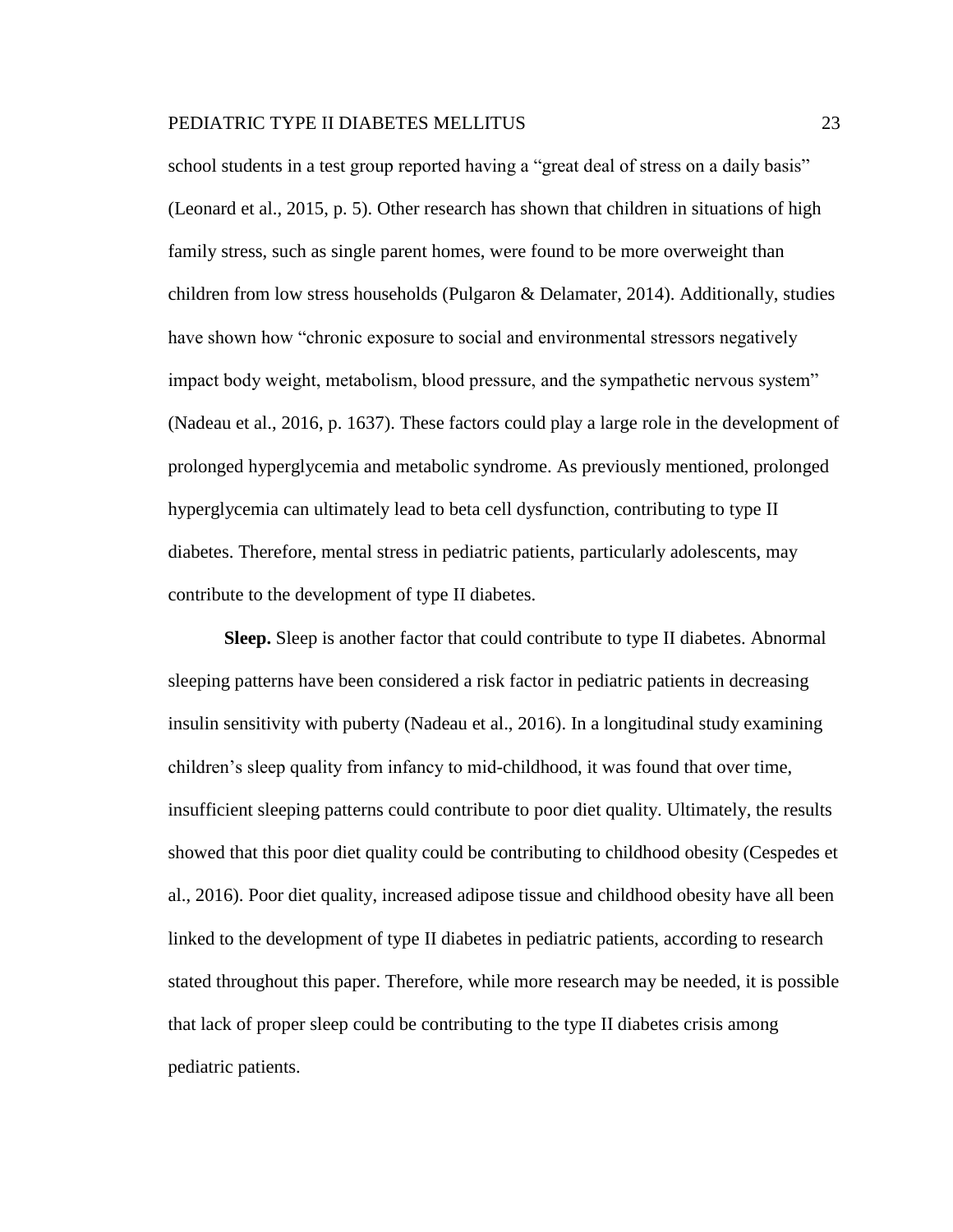## **Treatment**

As the pediatric population with type II diabetes soars, healthcare professionals need to provide proper treatment. One of the largest problems in regard to type II diabetes is prolonged hyperglycemia. Since most of these patients still have some insulin production, some treatment methods may not involve the use of medications.

# **Diet Changes**

Adults with this disease are usually encouraged to treat the condition with proper diet control. Diabetic diets focus on eating healthy foods that have a low glycemic index. A glycemic index indicates how quickly a food will raise the patient's blood sugar (Mayo Clinic Staff, 2018). Certain foods, such as many fruits and vegetables, have a low glycemic index, while other foods, such as candy, may have a high glycemic index. By consuming certain foods and monitoring carbohydrate intake, diabetic patients can help themselves to maintain a more normal blood glucose level (Mayo Clinic Staff, 2018). In pediatric patients, diet changes are just as important. Especially since childhood obesity is associated with higher levels of insulin resistance, it is essential for these patients to exercise portion control and eliminate many unhealthy foods from their diets. Eating as a family and avoiding snacking while using electronics can help to eliminate excessive food and drink intake. Instead, healthy snacks and portioned meals, with less saturated fats and sugars, should be eaten throughout the day (Samaan, 2013). Ultimately, this will help pediatric patients to lose weight and manage their blood glucose levels.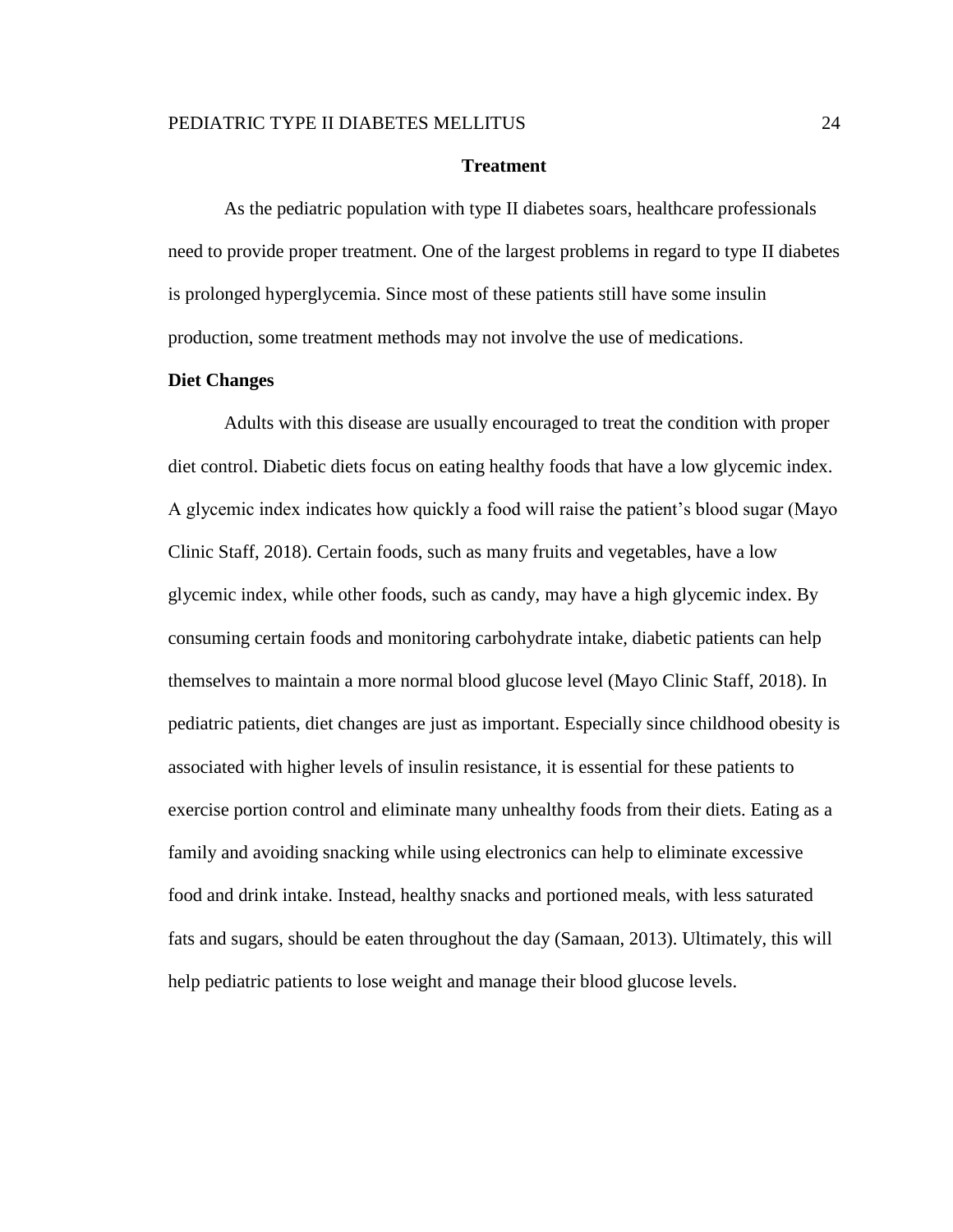# **Physical Activity**

 Another intervention commonly used to control type II diabetes is the use of physical exercise. As previously discussed, both diet and lack of physical exercise can play a role in the development of pediatric type II diabetes. Physical activity is a helpful tool in treating type II diabetes since it can improve insulin sensitivity (Laffel & Svoren, 2017b). By improving insulin sensitivity, more glucose can be absorbed and used for energy by the body, instead of accumulating in the bloodstream. Pediatric patients are encourage to participate in "moderate to vigorous physical activity for at least one hour daily" (Laffel & Svoren, 2017b, para. 17). Participating in this physical activity can also help to improve mood and reduce stress levels (Samaan, 2013). As previously discussed, many pediatric patients have increased stress, leading to the release of excess glucose. Therefore, by reducing stress and improving insulin sensitivity, physical activity could improve blood glucose control for some patients.

# **Weight Control**

Ultimately, using diet changes and physical activity can help pediatric patient with weight control. Childhood obesity has already been linked to increased insulin resistance and the development of pediatric type II diabetes. Contrastingly, weight loss in these obese patients has been shown to improve symptoms of type II diabetes. In pediatric patients specifically, reductions in BMI have been shown to produce low hemoglobin A1C results, increased insulin sensitivity, and reduced need for medications. While the specific goals of weight loss or maintenance depend on the individual patient, the general goal for all of these patients is to be below the  $85<sup>th</sup>$  percentile for BMI. While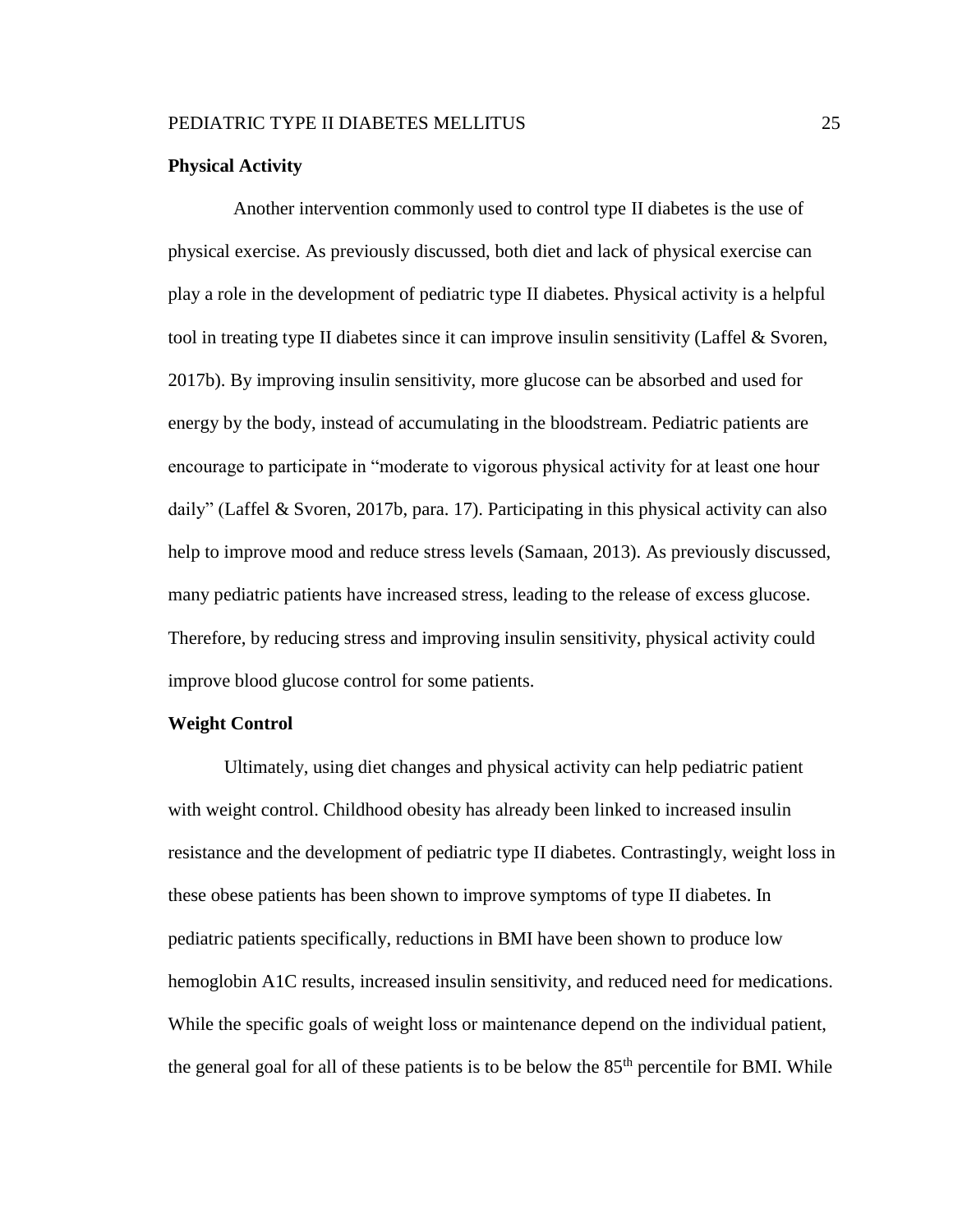diet and physical activity may been adequate for some patients, some studies have shown the effects of gastric bypass surgery on obese adolescents. While little research is available, some research shows that it could be correlated with weight loss and remission of type II diabetes in these patients. However, more research must be conducted to conclude whether or not this is an appropriate interventions for other pediatric patients (Laffel & Svoren, 2017b).

## **Medications**

**Insulin.** While other interventions may be helpful in controlling type II diabetes, some patients often require the use of medications to control their glucose levels. Synthetic insulin is a commonly used medication among both the adult and pediatric type II diabetes population. Due to either insulin resistance or decreased insulin production, type II diabetes patients often require extra insulin to bring blood glucose levels within a normal range (Laffel & Svoren, 2017b). Several types of insulin exist, including shortacting and long-acting varieties. Each type of insulin is differentiated by time of onset, peak, and duration. Longer acting versions, such as insulin glargine, can be used to control blood glucose levels over the course of a day. However, other formulations, such as insulin lispro, are commonly used with meals and can be adjusted based on the specific dietary intake. Ultimately, healthcare providers may use one or a combination of different insulins in order to regulate a patient's glucose levels (Burchum et al., 2016, pp. 676- 679).

While using any form of insulin, it is important for patients to monitor their own glucose levels. Due to the nature of diabetes and its treatment, type II diabetics are at risk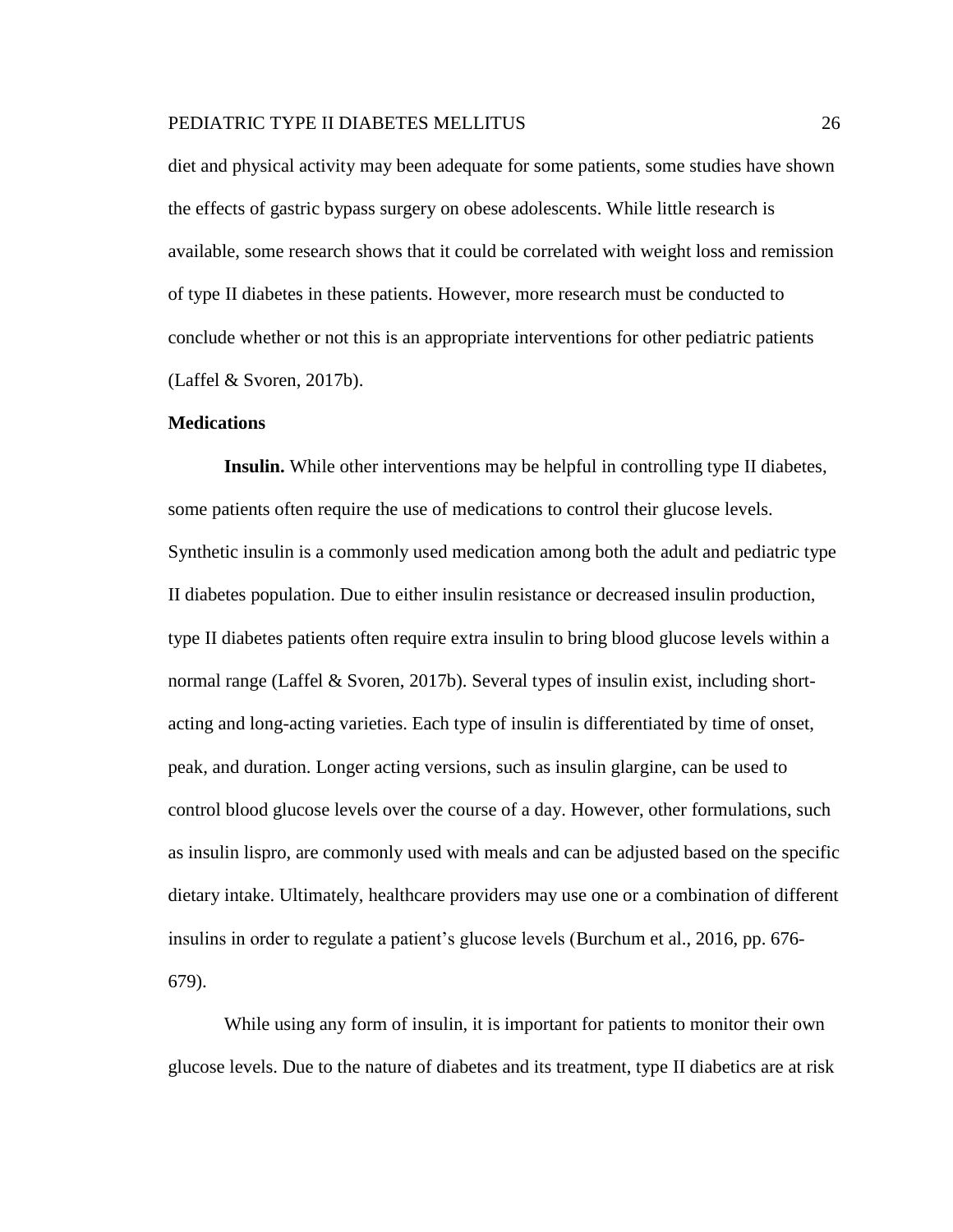for both hypoglycemia and hyperglycemia. Blood glucose levels could fluctuate depending on the amount of insulin given, whether it was too much or too little. Therefore, it is important for patients to monitor their blood glucose levels while selfadministering treatment at home with the use of glucometers. By using a drop of blood, these machines can enable patients to discover their current blood glucose level. The frequency of taking these levels can range from multiple times a day to once a week depending on individualized treatment. Common times for measurement include before meals and at bedtime with shorter-acting insulins. Generally, blood glucose levels should fall between 70 and 130 mg/d prior to meals and 100 to 140 mg/dL before bedtime. Knowing these exact blood glucose levels can help patients to adjust their insulin dosage according to their healthcare provider's instructions (Burchum et al., 2016, pp. 673-674).

**Metformin**. While insulin is an essential part of some medication regiments, the first line medication for pediatric patients with type II diabetes is actually metformin (Samaan, 2013). Metformin is an oral medication that helps to decrease blood glucose levels by inhibiting gluconeogenesis in the liver and increasing insulin sensitivity (Skidmore-Roth, 2016, p. 746). This allows tissues throughout the body to more easily use naturally produced insulin, while disrupting the overcompensation mechanisms from the liver. In pediatric patients, metformin has been shown to provide decreased hemoglobin A1C levels and body weight (Samaan, 2013). In general, this drug is used by many adolescents initially with type II diabetes diagnosis, along with diet control and physical exercise. While it can be used alone, metformin can also be used with other drugs, such as insulin, to maintain adequate glucose levels in type II diabetic patients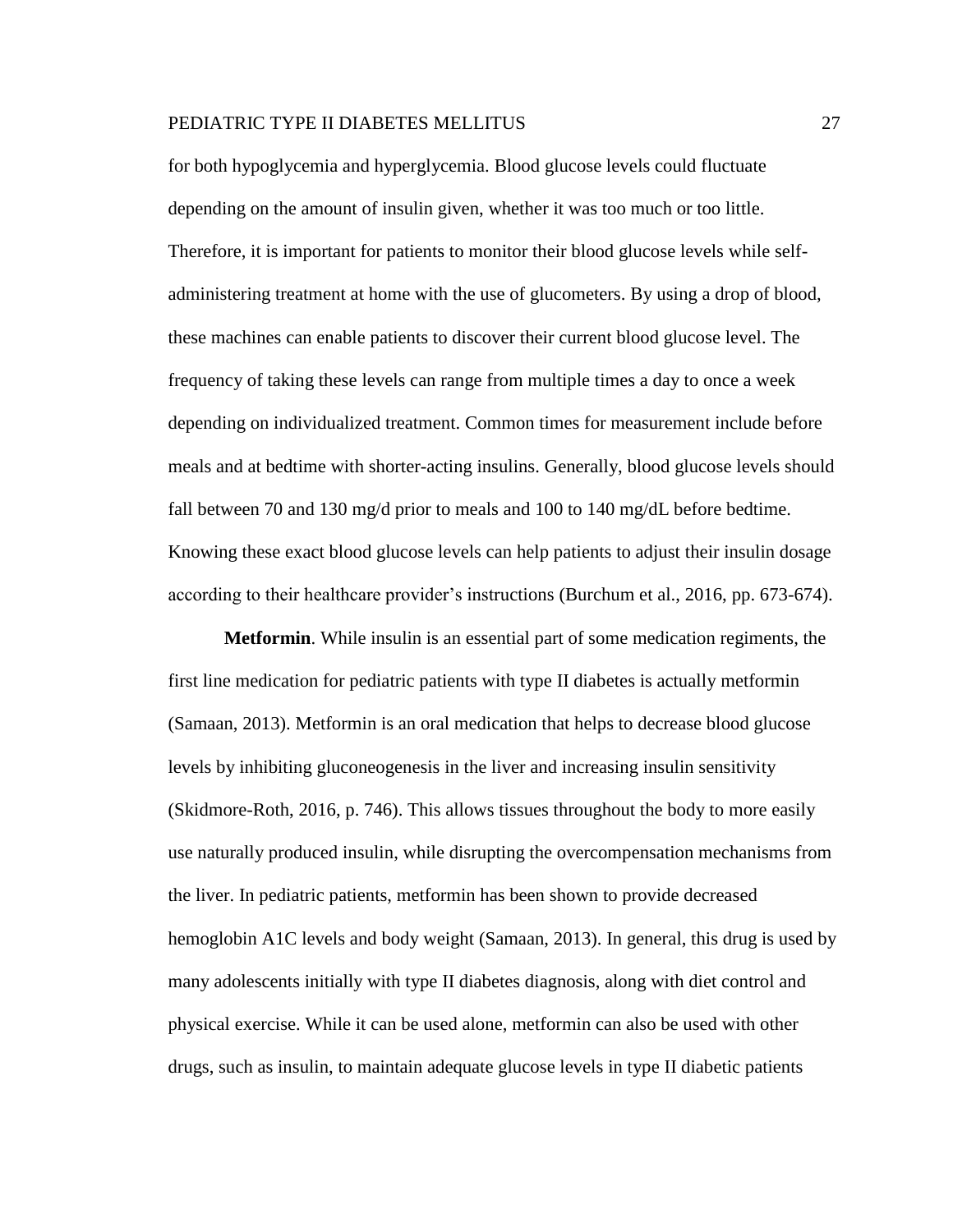(Burchum et al., 2016, p. 684). Ultimately, use of this drug in adolescents should provide an initial blood glucose reduction, and should maintain adequate levels in almost half of patients (Laffel & Svoren, 2017b). Therefore, unless contraindicated, metformin is considered a cornerstone of treatment of pediatric type II diabetes patients.

**Other medications.** Additional hypoglycemic medications can be added to an adult regimen, including sulfonylureas, thiazolidinediones and incretin mimetics, which all work to lower glucose levels. These treatments have been primarily researched for effectiveness only in adult patients (Samaan, 2013). Some of these drugs, such as glimepride, have been studied in the pediatric population and have been shown to be effective in lowering hemoglobin A1C levels. However, use of drugs other than metformin and insulin have not yet been approved by the U.S. Food and Drug Administration (FDA) for use in the pediatric population (Laffel & Svoren, 2017b). Therefore, while these drugs may provide alternative treatment options to these patients, further research must be conducted in order to ensure their safety with use in children.

# **Compliance**

One of the biggest obstacles facing this epidemic is lack of treatment compliance, both in the pediatric and adult populations. Due to their age, pediatric patients with type II diabetes may be at a specific disadvantage for adhering to treatments. Parents and other family members often still play a large role in lifestyle choices, which has an impact on possible dietary changes, improvement in physical activity, or medication adherence. Therefore, it is important to include the family in education and treatment plans (Reinehr, 2013). However, when diagnosed, adolescents tend to have more autonomy over their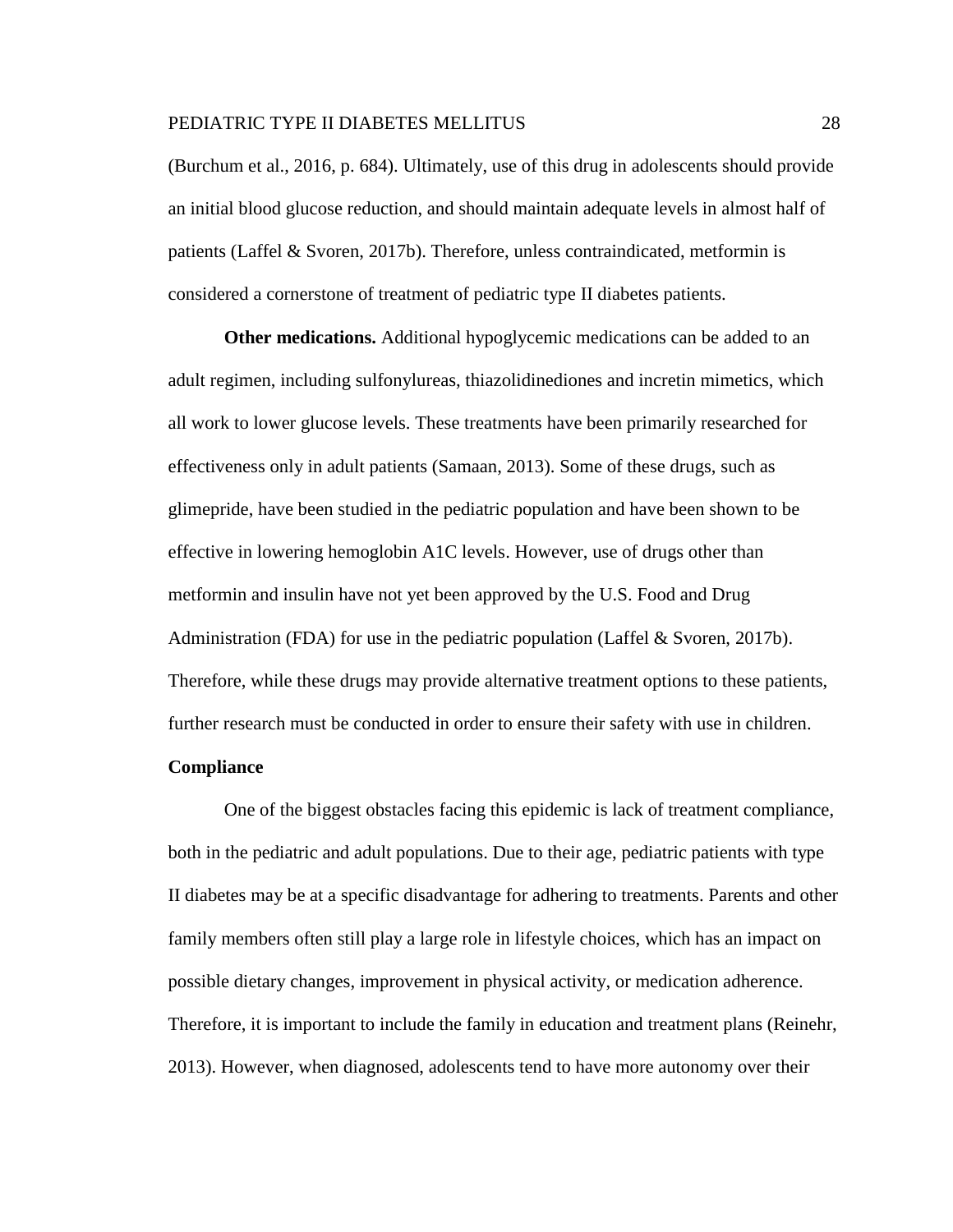actions, and often experience a cognitive disconnect between their disease and long-term outcomes. Lack of compliance can also occur due to inconvenience and fear of peer rejection. Therefore, it is important that in these cases, healthcare workers recognize these extra difficulties in treatment compliance when treating pediatric patients with this disease (Pulgaron & Delamater, 2014).

In addition to involving the family in care, treatment compliance can be improved by individualizing treatment plans. One area that can be individualized in pediatric patients are dietary changes. Every child has a different palette, preferring certain foods over others. Therefore, dietary changes and education should be implemented based on each child's specific dietary habits. This may include reducing fast food intake, replacing foods with healthier alternatives, and decreasing portion sizes of foods already consumed. It should be a priority to set realistic goals with both the pediatric patient and their family. Otherwise, it may be difficult for compliance in the long-term setting (Laffel  $\&$  Svoren, 2017b).

An additional area to improve treatment compliance is physical activity. As previously discussed, recommendations show that children and adolescents should be getting about 60 minutes of physical activity daily. However, for a patient with a generally sedentary lifestyle, this may be a difficult change. One intervention that may be helpful in improving compliance is flexibility. All 60 minutes of physical exercise do not have to be performed in one sitting. Instead, this activity can be spread throughout the day, including activities such as climbing stairs and taking walks. By providing flexibility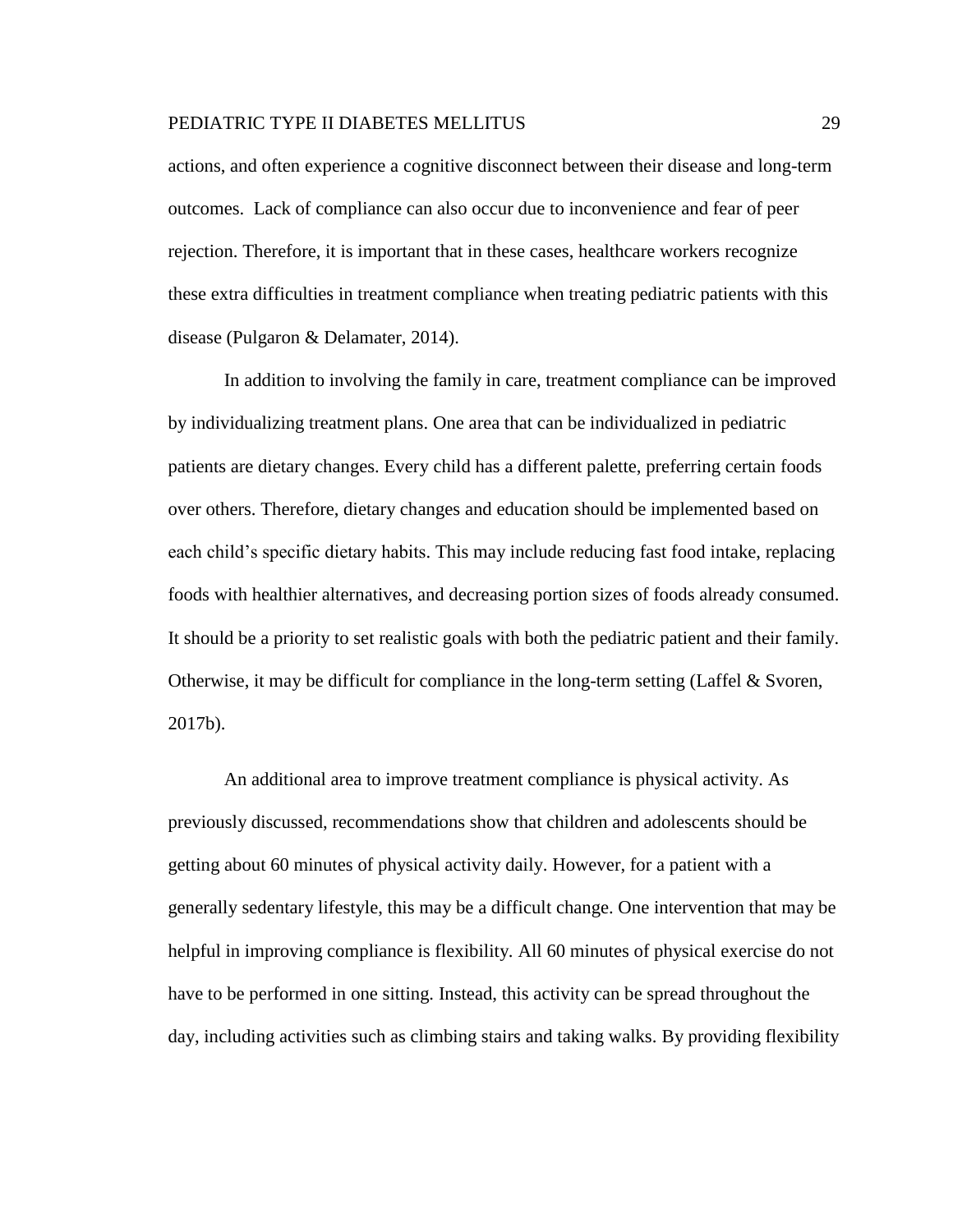and allowing the patient to do activities they prefer, treatment compliance for physical activity may be improved (Samaan, 2013).

Lastly, medication adherence is another important aspect of type II diabetes management. Taking medications properly can help to manage blood glucose levels and prevent some complications. However, routinely monitoring blood glucose and injecting insulin may prove to be inconvenient and embarrassing for pediatric patients (Pulgaron  $\&$ Delamater, 2014). Therefore, the use of oral medications, such as metformin, are correlated with higher rates of compliance in pediatric patients (Reinehr, 2013). Therefore, use of oral agents, such as metformin, are routinely given over injectable agents such as insulin when possible.

# **Clinical Outcomes**

Ultimately, this increasing epidemic is taking a large toll on the pediatric population. Having type II diabetes can take a toll on pediatric bodies throughout the rest of their life. Being diagnosed in childhood places pediatric patients at a higher risk for developing microvascular and macrovascular complications in adulthood (Amutha & Mohan, 2016). This can include cardiovascular disease and diabetic nephropathy, each serious conditions that could ultimately result in death. In fact, it is estimated that pediatric patients with type II diabetes are expected to live 15 years less than those without type II diabetes (Pulgaron  $\&$  Delamater, 2014). Furthermore, pediatric patients may be at risk for higher levels of psychological problems. In a study addressed by Pulgaron & Delamater, up to 20 percent of pediatric patients with type II diabetes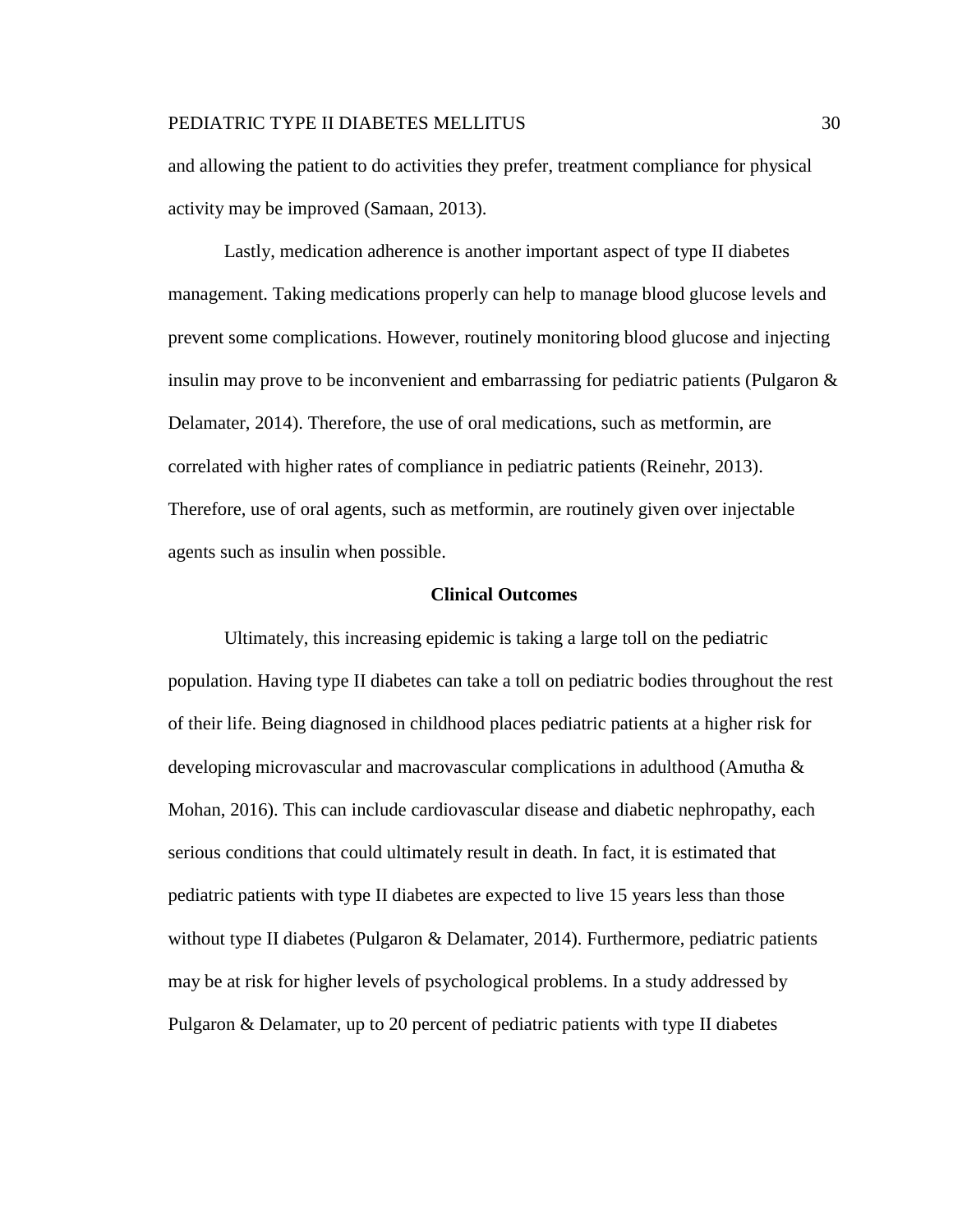reported feeling depressed (2014). Overall, having type II diabetes in a younger population is showing reduced physical and psychological outcomes for patients.

# **Conclusion**

In conclusion, the growth of type II diabetes in pediatric patients is still being studied. This area of research is still relatively new as compared to adult research, since as previously discussed, this disease used to primarily have onset in adulthood. Now, both children and adolescents are at a greater risk for acquiring this disease. With an earlier onset, pediatric patients are at great risk for a variety of complications, both physical and psychological. Current research points to obesity as the main cause of this epidemic, but other factors, such as developmental overnutrition and family history, may also play a role. While treatment options exist, more research must be done in regard to finding effective ways to both prevent and manage this disease. Hopefully, by recognizing these possible causes, new measures can be developed to ultimately improve patient's lives and outcomes.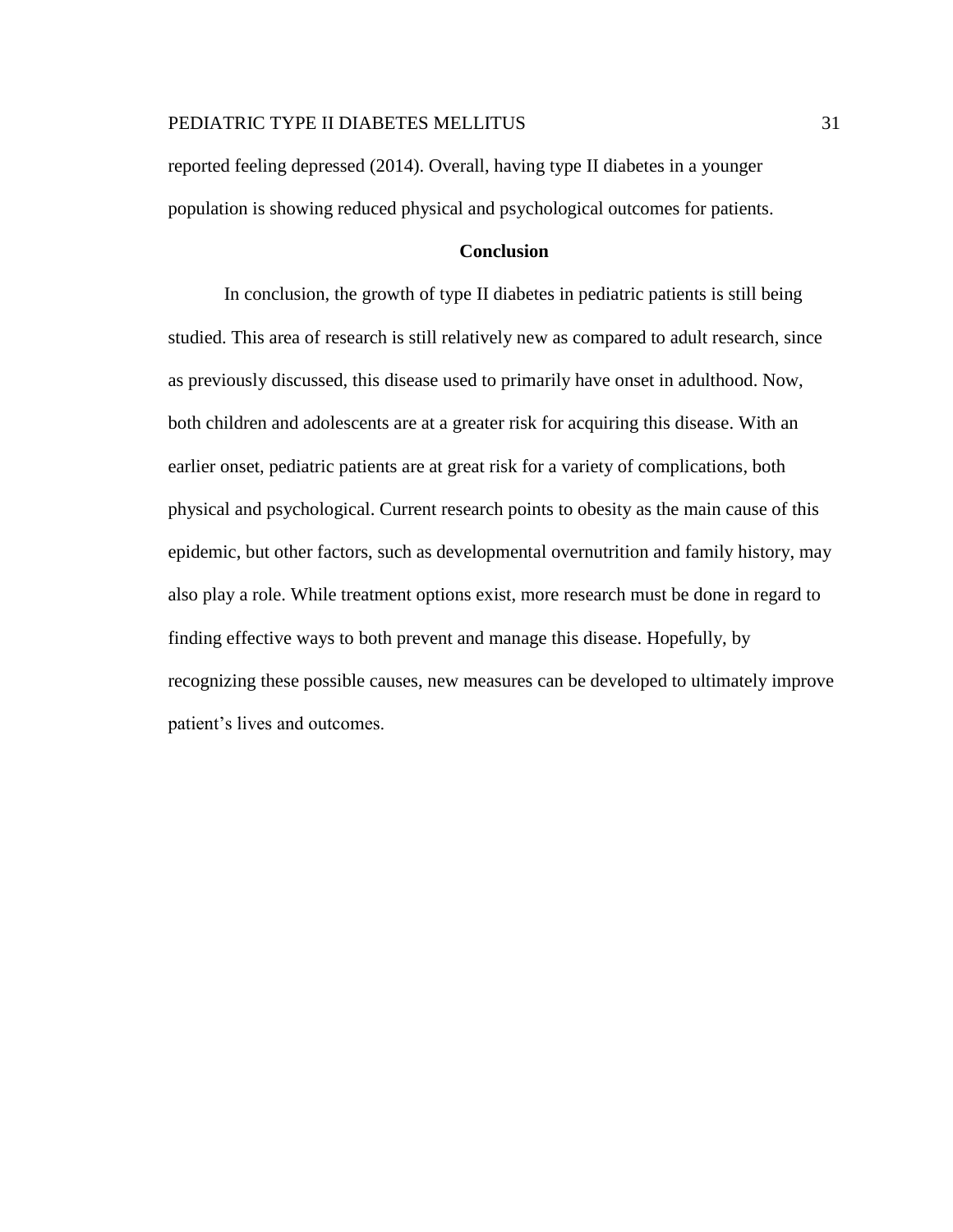#### References

Alviola, P. A., Nayga, R. M., Thomen, M. R., Danforth, D., & Smartt, J. (2014). The effect of fast-food restaurants on childhood obesity: A school level analysis. *Economics & Human Biology*, *12*. https://doi.org/10.1016/j.ehb.2013.05.001

American Diabetes Association. (2013). Stress. Retrieved from

http://www.diabetes.org/living-with-diabetes/complications/mentalhealth/stress.html?referrer=https://www.google.com/?referrer=http://www.diabete s.org/living-with-diabetes/complications/mental-health/stress.html

- American Diabetes Association. (2018). 12. Children and adolescents: Standards of medical care in diabetes—2018. *Diabetes Care*, *41*(1), 126-136. https://doi.org/10.2337/dc18-S012
- Amutha, A., & Mohan, V. (2016). Diabetes complications in childhood and adolescent onset type 2 diabetes--a review. *Journal of Diabetes and its Complications*, *30*(5), 951-957. https://doi.org/10.1016/j.jdiacomp.2016.02.009
- Burchum, J. R., Rosenthal, L. D., Jones, B. O., Neumiller, J. J., & Lehne, R. A. (2016). *Lehne's pharmacology for nursing care* (9th ed.). St. Louis, MO: Elsevier/Saunders.
- Carlson, J. A., Mignano, A. M., Norman, G. J., McKenzie, T. L., Kerr, J., Arredondo, E. M., . . . Sallis, J. F. (2014). Socioeconomic disparities in elementary school practices and children's physical activity during school. *American Journal of Health Promotion*, *28*(30). https://doi.org/10.4278/ajhp.130430-QUAN-206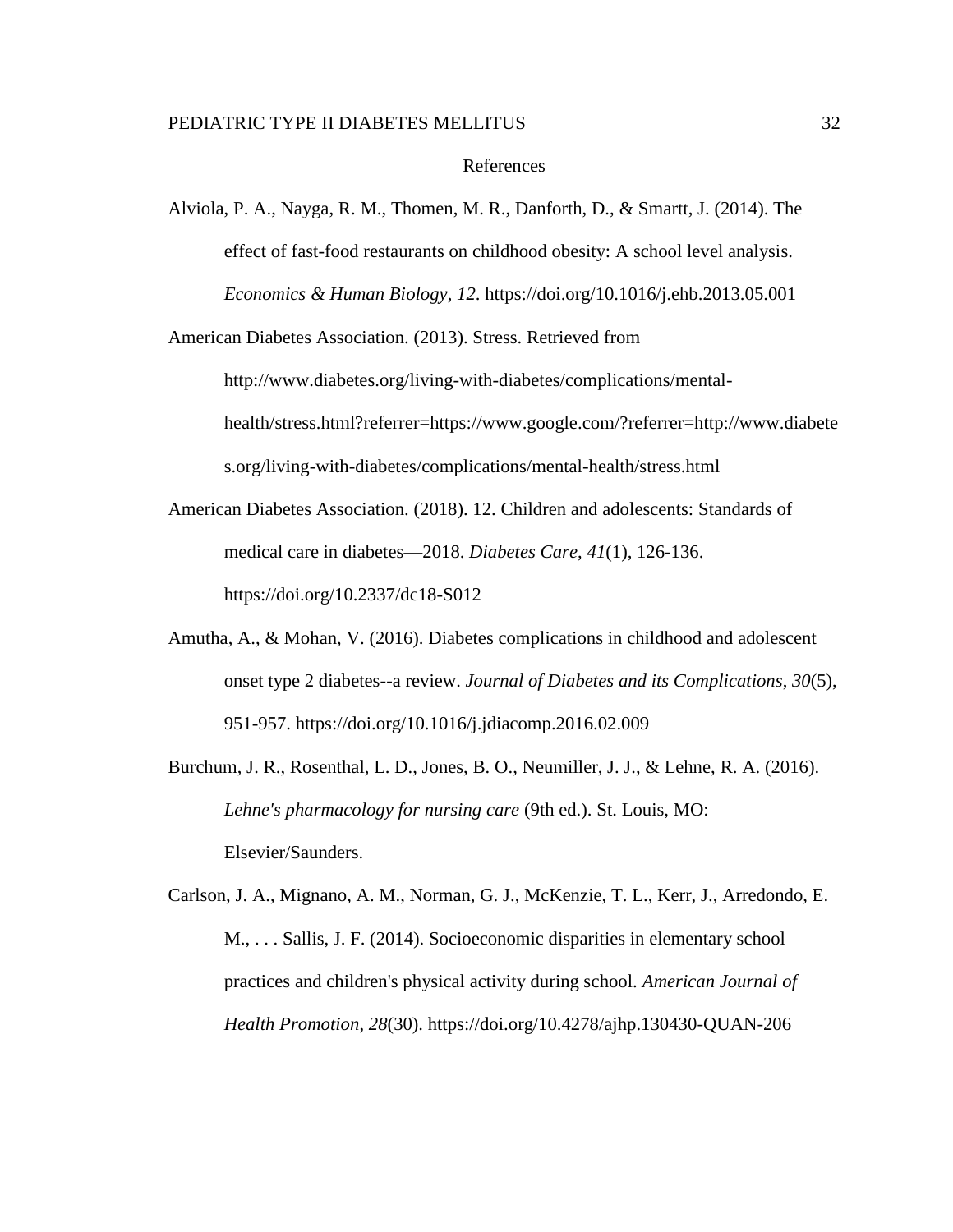- Centers for Disease Control and Prevention. (2017). Childhood obesity facts. Retrieved from https://www.cdc.gov/healthyschools/obesity/facts.htm
- Cespedes, E. M., Hu, F. B., Redline, S., Rosner, B., Gillman, M. W., Rifas-Shiman, S. L., & Taveras, E. M. (2016). Chronic insufficient sleep and diet quality: Contributors to childhood obesity. *Obesity*, *24*(1). https://doi.org/10.1002/oby.21196
- Cluss, P. A., Fee, L., Culyba, R. J., Bhat, K. B., & Owen, K. (2014). Effect of food service nutrition improvements on elementary school cafeteria lunch purchase patterns. *Journal of School Health*, *84*(6). https://doi.org/10.1111/josh.12157
- Dabelea, D., & Harrod, C. S. (2013). Role of developmental overnutrition in pediatric obesity and type 2 diabetes. *Nutrition Reviews*, *71*(1). https://doi.org/10.1111/nure.12061
- Dart, A. B., Martens, P. J., Rigatto, C., Brownell, M. D., & Dean, H. J. (2014). Earlier onset of complications in youth with type 2 diabetes. *Diabetes Care*, *37*(2), 436- 443. https://doi.org/10.2337/dc13-0954
- Emmett, P. M., & Jones, L. R. (2015). Diet, growth, and obesity development throughout childhood in the avon longitudinal study of parents and children. *Nutrition Reviews*, *73*(3). https://doi.org/10.1093/nutrit/nuv054
- Grossman, S. C., & Porth, C. (2014). *Porth's pathophysiology: Concepts of altered health states* (9th ed.). Philadelphia: Wolters Kluwer Health/Lippincott Williams & Wilkins.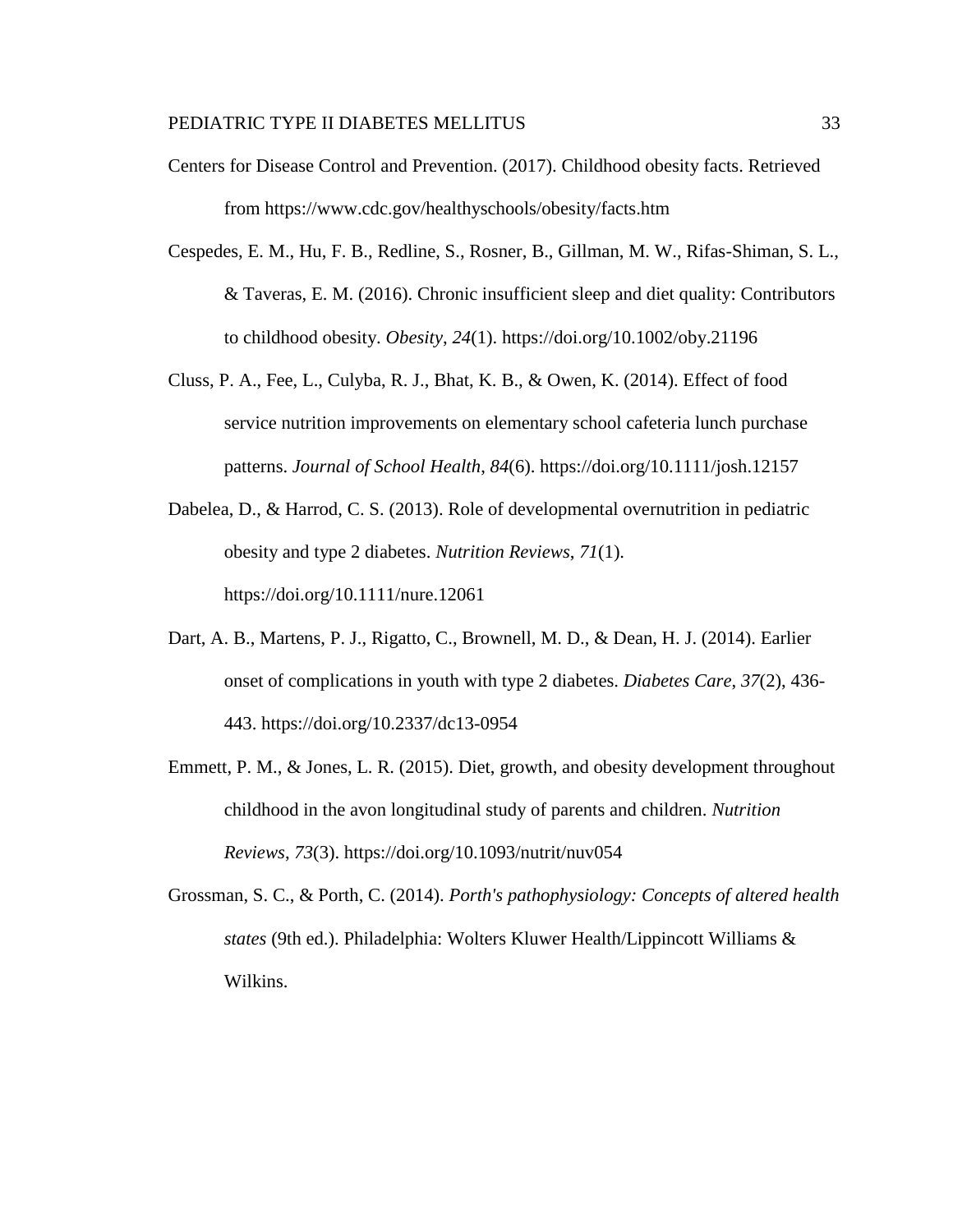- Laffel, L., & Svoren, B. (2017a, February 22). Epidemiology, presentation, and diagnosis of type 2 diabetes mellitus in children and adolescents (J. Wolfsdorf & A. G. Hoppin, Ed.). Retrieved from UpToDate database.
- Laffel, L., & Svoren, B. (2017b, February 22). Management of type 2 diabetes mellitus in children and adolescents (J. Wolfsdorf & A. G. Hoppin, Ed.). Retrieved from UpToDate database.
- Leonard, N. R., Gwadz, M. V., Ritchie, A., Linick, J. L., Cleland, C. M., Elliott, L., & Grethel, M. (2015). A multi-method exploratory study of stress, coping, and substance use among high school youth in private schools. *Frontiers in Psychology*, *6*. https://doi.org/10.3389/fpsyg.2015.01028
- Lewis, S. M., Dirksen, S. R., Heitkemper, M. M., Bucher, L., & Harding, M. (2015). *Medical-surgical nursing: Assessment and management of clinical problems* (9th ed.). St. Louis, MO: Elsevier/Mosby.
- Marcovecchio, L., Mohn, A., & Chiarelli, F. (2010). Obesity and insulin resistance in children. *Journal of Pediatric Gastroenterology and Nutrition*, *51*(3). https://doi.org/10.1097/MPG.0b013e3181f853f9
- Mayo Clinic Staff. (2018). Type 2 diabetes. Retrieved from http://www.mayoclinic.org/diseases-conditions/type-2-diabetes/home/ovc-20169860
- Nadeau, K. J., Anderson, B. J., Berg, E. G., Chiang, J. L., Chou, H., Copeland, K. C., ... Zeitler, P. (2016). Youth-onset type 2 diabetes consensus report: Current status,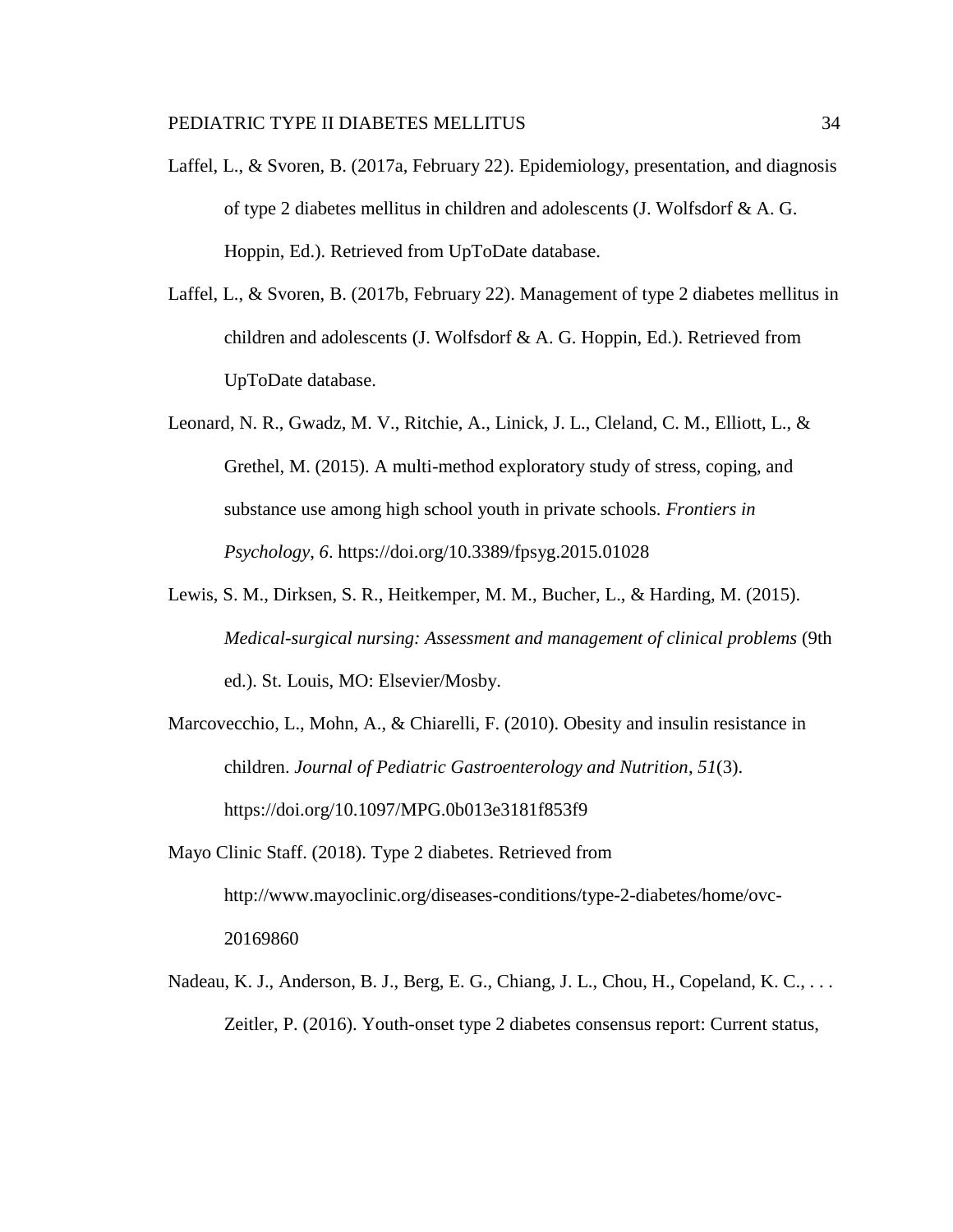challenges, and priorities. *Diabetes Care*, *39*(9), 1635-1642.

https://doi.org/10.2337/dc16-1066

- National Institute of Diabetes and Digestive and Kidney Diseases. (2017). Prediabetes  $\&$ insulin resistance. Retrieved from https://www.niddk.nih.gov/healthinformation/diabetes/overview/what-is-diabetes/prediabetes-insulin-resistance
- Pulgaron, E. R., & Delamater, A. M. (2014). Obesity and type 2 diabetes in children: Epidemiology and treatment. *Current Diabetes Reports*, *14*(8), 508. https://doi.org/10.1007/s11892-014-0508-y
- Reinehr, T. (2013). Type 2 diabetes mellitus in children and adolescents. *World Journal of Diabetes*, *4*(6). https://doi.org/10.4239/wjd.v4.i6.270
- Samaan, M. C. (2013). Management of pediatric and adolescent type 2 diabetes. *International Journal of Pediatrics*. https://doi.org/10.1155/2013/972034
- Seth, A., & Sharma, R. (2013). Childhood obesity. *The Indian Journal of Pediatrics*, *80*(4). https://doi-org/10.1007/s12098-012-0931-5
- Skidmore-Roth, L. (2016). *Mosby's 2016 nursing drug reference* (29th ed.). St. Louis, MO: Mosby.
- Sonagra, A. D., Biradar, S. M., K, D., & Murthy, J. (2014). Normal pregnancy- A state of insulin resistance. *Journal of Clinical & Diagnostic Research*, *8*(11). https://doi.org/10.7860/JCDR/2014/10068.5081
- Tryggestad, J., & Willi, S. (2015). Complications and comorbidities of t2dm in adolescents: Findings from the today clinical trial. *Journal of Diabetes and its Complications*, *29*(2). https://doi.org/10.1016/j.jdiacomp.2014.10.009